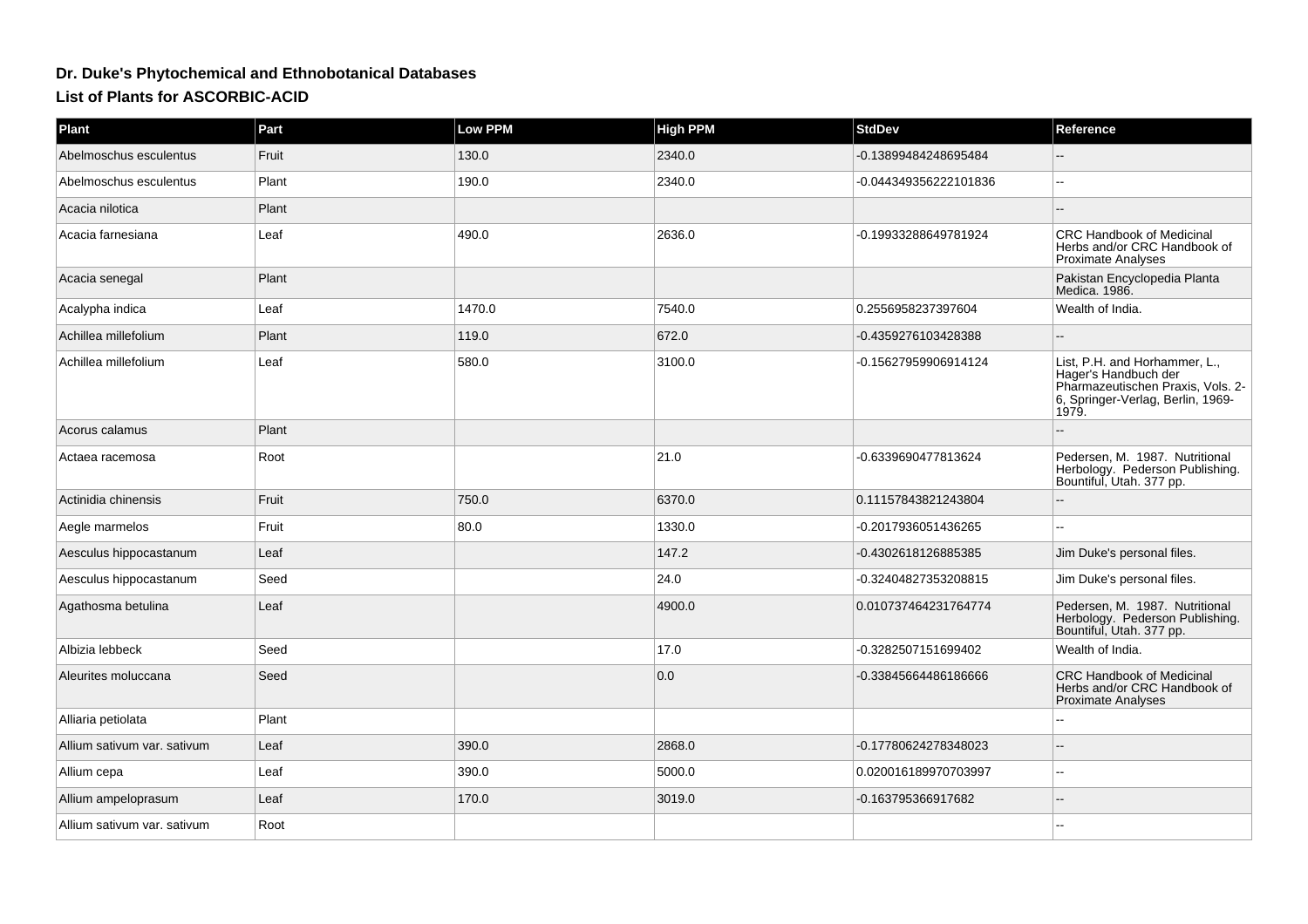| Plant                       | Part        | Low PPM | <b>High PPM</b> | <b>StdDev</b>         | Reference                                                                                     |
|-----------------------------|-------------|---------|-----------------|-----------------------|-----------------------------------------------------------------------------------------------|
| Allium sativum var. sativum | Flower      | 440.0   | 3793.0          | 0.3329412309680728    | <b>CRC Handbook of Medicinal</b><br>Herbs and/or CRC Handbook of<br><b>Proximate Analyses</b> |
| Allium cepa                 | <b>Bulb</b> |         |                 |                       |                                                                                               |
| Allium ampeloprasum         | Flower      | 400.0   | 2367.0          | -0.10607508542239547  |                                                                                               |
| Allium schoenoprasum        | Leaf        | 57.0    | 9875.0          | 0.4723540697439913    |                                                                                               |
| Allium sativum var. sativum | <b>Bulb</b> | 100.0   | 788.0           |                       |                                                                                               |
| Allium ampeloprasum         | Root        | 170.0   | 1241.0          | 0.06343722613033131   |                                                                                               |
| Allium sativum var. sativum | Shoot       | 420.0   | 1883.0          | -0.2799583750115791   | <b>CRC Handbook of Medicinal</b><br>Herbs and/or CRC Handbook of<br><b>Proximate Analyses</b> |
| Alocasia macrorrhiza        | Leaf        |         | 50.0            | -0.43928073410678753  |                                                                                               |
| Alocasia macrorrhiza        | Root        |         | 572.0           | -0.3189929355474745   |                                                                                               |
| Aloe vera                   | Leaf        |         | 6260.0          | 0.13692813428133838   | Pedersen, M. 1987. Nutritional<br>Herbology. Pederson Publishing.<br>Bountiful, Utah. 377 pp. |
| Aloe spp.                   | Leaf        | 31.0    | 6260.0          | 0.13692813428133838   |                                                                                               |
| Alpinia galanga             | Rhizome     | 260.0   | 1844.0          | 1.9734671239129031    | <b>CRC Handbook of Medicinal</b><br>Herbs and/or CRC Handbook of<br><b>Proximate Analyses</b> |
| Althaea officinalis         | Root        | 177.0   | 1640.0          | 0.29152337636866393   |                                                                                               |
| Althaea officinalis         | Seed        |         | 1640.0          | 0.6461153960063319    |                                                                                               |
| Amaranthus sp.              | Leaf        | 345.0   | 6263.0          | 0.13720649605350654   |                                                                                               |
| Amaranthus spinosus         | Leaf        | 98.0    | 5030.0          | 0.022799807692385765  |                                                                                               |
| Amorphophallus campanulatus | Root        | 15.0    | 279.0           | -0.4864847701836436   |                                                                                               |
| Anacardium occidentale      | Seed        | 20.0    | 21.0            | -0.32584931994831046  |                                                                                               |
| Anacardium occidentale      | Leaf        | 890.0   | 2957.0          | -0.16954817687582432  |                                                                                               |
| Anacardium occidentale      | Fruit       | 252.0   | 17500.0         | 0.8036083672904138    | ż.                                                                                            |
| Ananas comosus              | Fruit       | 148.0   | 4178.0          | -0.024713529850358282 |                                                                                               |
| Anethum graveolens          | Seed        |         | 1150.0          | 0.35194448135668727   |                                                                                               |
| Anethum graveolens          | Plant       | 1214.0  | 1440.0          | -0.2556325868627872   |                                                                                               |
| Angelica sinensis           | Root        | 67.0    | 304.0           | -0.4721936580133219   |                                                                                               |
| Annona reticulata           | Fruit       | 150.0   | 1400.0          | -0.19744121565257006  |                                                                                               |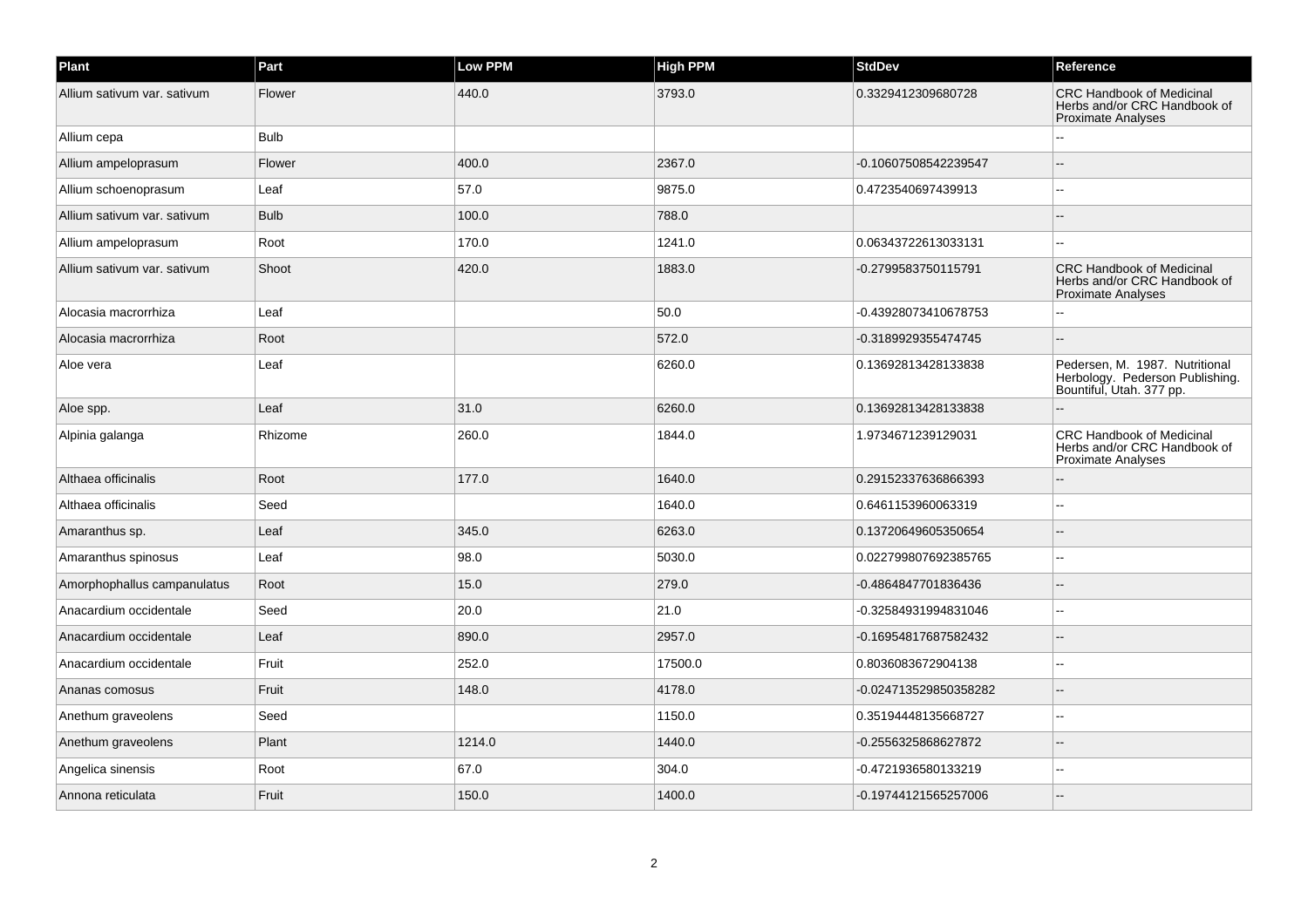| Plant                    | Part  | Low PPM | <b>High PPM</b> | <b>StdDev</b>         | Reference                                                                                     |
|--------------------------|-------|---------|-----------------|-----------------------|-----------------------------------------------------------------------------------------------|
| Annona glabra            | Fruit | 210.0   | 1590.0          | -0.18562758703398824  | <b>CRC Handbook of Medicinal</b><br>Herbs and/or CRC Handbook of<br><b>Proximate Analyses</b> |
| Annona diversifolia      | Fruit |         | 140.0           | -0.2757842264915863   | J Cell Biochem VOL, 22=1995                                                                   |
| Annona muricata          | Fruit | 190.0   | 1540.0          | -0.18873643667045714  |                                                                                               |
| Annona cherimola         | Fruit | 50.0    | 725.0           | -0.23941068574490013  |                                                                                               |
| Annona squamosa          | Fruit | 340.0   | 1600.0          | -0.18500581710669448  |                                                                                               |
| Apium graveolens         | Pt    | 58.0    | 2778.0          | -0.2550992791713734   |                                                                                               |
| Apium graveolens         | Fruit | 357.0   | 1700.0          | -0.17878811783375667  |                                                                                               |
| Apium graveolens         | Plant | 17.0    | 129.0           | -0.563401826162719    |                                                                                               |
| Apium graveolens         | Shoot | 17.0    | 129.0           | -0.3648933330728539   |                                                                                               |
| Apium graveolens         | Seed  | 171.0   | 1700.0          | 0.6821363243307782    |                                                                                               |
| Arachis hypogaea         | Seed  | 0.0     | 190.0           | -0.22439037183445343  |                                                                                               |
| Arachis hypogaea         | Leaf  | 980.0   | 4558.0          | -0.02099577779540737  |                                                                                               |
| Aralia cordata           | Leaf  | 50.0    | 1065.0          | -0.34510166785655444  |                                                                                               |
| Arctium lappa            | Root  | 20.0    | 85.0            | -0.5973838006253391   |                                                                                               |
| Arctostaphylos uva-ursi  | Leaf  | 22.0    | 191.0           | -0.4261977308148832   |                                                                                               |
| Areca catechu            | Seed  |         |                 |                       |                                                                                               |
| Armoracia rusticana      | Root  | 1800.0  | 10000.0         | 5.070471286124204     |                                                                                               |
| Armoracia rusticana      | Plant | 1220.0  | 18200.0         | 3.6789306859570874    |                                                                                               |
| Armoracia rusticana      | Leaf  | 2440.0  | 4560.0          | -0.020810203280628586 | ۵.                                                                                            |
| Arracacia xanthorrhiza   | Root  | 310.0   | 1070.0          | -0.034313981114668365 |                                                                                               |
| Artemisia absinthium     | Leaf  | 1200.0  | 2600.0          | -0.20267322776383737  |                                                                                               |
| Artemisia vulgaris       | Leaf  | 720.0   | 5670.0          | 0.08218365242159696   | <b>CRC Handbook of Medicinal</b><br>Herbs and/or CRC Handbook of<br>Proximate Analyses        |
| Artemisia dracunculus    | Leaf  |         | 588.0           | -0.3893611896312945   |                                                                                               |
| Artocarpus altilis       | Fruit | 150.0   | 985.0           | -0.22324466763526188  |                                                                                               |
| Artocarpus heterophyllus | Fruit | 45.0    | 435.0           | -0.2574420136364197   |                                                                                               |
| Artocarpus altilis       | Seed  | 65.0    | 275.0           | -0.1733607233748212   |                                                                                               |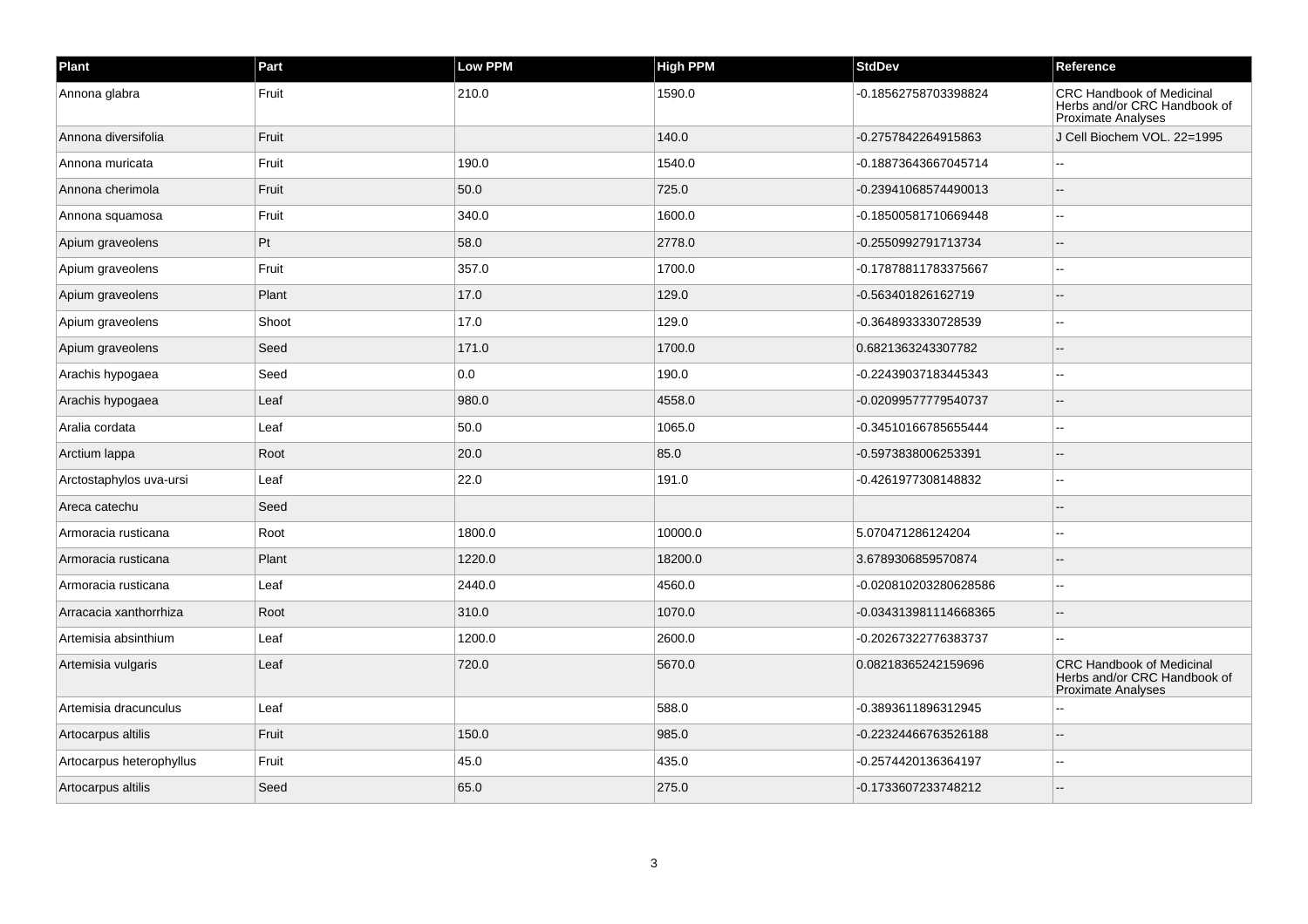| Plant                        | Part        | Low PPM | <b>High PPM</b> | <b>StdDev</b>         | Reference                                                                                     |
|------------------------------|-------------|---------|-----------------|-----------------------|-----------------------------------------------------------------------------------------------|
| Asimina triloba              | Fruit       | 76.0    | 893.0           | -0.22896495096636463  |                                                                                               |
| Aspalathus linearis          | Shoot       | 157.0   | 94000.0         | 4.1806764777423835    | $\overline{a}$                                                                                |
| Asparagus officinalis        | Root        | 398.0   | 3976.0          | 1.6268848975635133    |                                                                                               |
| Asparagus officinalis        | Shoot       | 100.0   | 5714.0          | -0.09444764278082439  |                                                                                               |
| Astragalus membranaceus      | Root        |         |                 |                       | $\overline{a}$                                                                                |
| Avena sativa                 | Plant       | 26.0    | 120.0           | -0.5655146584691259   |                                                                                               |
| Averrhoa carambola           | Fruit       | 200.0   | 4935.0          | 0.022354453645780776  | $\overline{a}$                                                                                |
| Averrhoa bilimbi             | Fruit       | 160.0   | 4665.0          | 0.005566665608848747  | <b>CRC Handbook of Medicinal</b><br>Herbs and/or CRC Handbook of<br>Proximate Analyses        |
| Bacopa monnieri              | Shoot       |         | 630.0           | -0.34063311985238715  | Wealth of India.                                                                              |
| Bactris gasipaes             | Fruit       | 110.0   | 828.0           | -0.2330064554937742   |                                                                                               |
| <b>Balanites aegyptiacus</b> | Fruit       |         | 390.0           | -0.2602399783092417   |                                                                                               |
| Barosma betulina             | Leaf        |         | 4900.0          | 0.010737464231764774  | $\overline{a}$                                                                                |
| Basella alba                 | Leaf        | 1020.0  | 14785.0         | 0.9279395035259072    | --                                                                                            |
| Benincasa hispida            | Fruit       | 130.0   | 6750.0          | 0.13520569544960165   |                                                                                               |
| Berberis vulgaris            | Fruit       | 1560.0  | 3800.0          | -0.048216433102063125 | $\overline{a}$                                                                                |
| Berberis vulgaris            | Root        |         | 0.0             | -0.6459735820044326   | Pedersen, M. 1987. Nutritional<br>Herbology. Pederson Publishing.<br>Bountiful, Utah. 377 pp. |
| Berberis vulgaris            | Leaf        |         |                 |                       | Jim Duke's personal files.                                                                    |
| Berberis vulgaris            | <b>Bark</b> |         |                 |                       | --                                                                                            |
| Bertholletia excelsa         | Seed        |         | 7.0             | -0.3342542032240146   | USDA's Ag Handbook 8 and<br>sequelae)                                                         |
| Beta vulgaris                | Root        | 50.0    | 868.0           | -0.14978616745086681  |                                                                                               |
| Beta vulgaris                | Leaf        | 120.0   | 3696.0          | -0.10097839366506348  | CRC Handbook of Medicinal<br>Herbs and/or CRC Handbook of<br><b>Proximate Analyses</b>        |
| Bixa orellana                | Fruit       | 20.0    | 130.0           | -0.2764059964188801   | <b>CRC Handbook of Medicinal</b><br>Herbs and/or CRC Handbook of<br>Proximate Analyses        |
| Blighia sapida               | Seed        | 780.0   | 2735.0          | 1.3034973379274766    | <b>CRC Handbook of Medicinal</b><br>Herbs and/or CRC Handbook of<br><b>Proximate Analyses</b> |
| Blighia sapida               | Aril        | 260.0   | 1530.0          |                       |                                                                                               |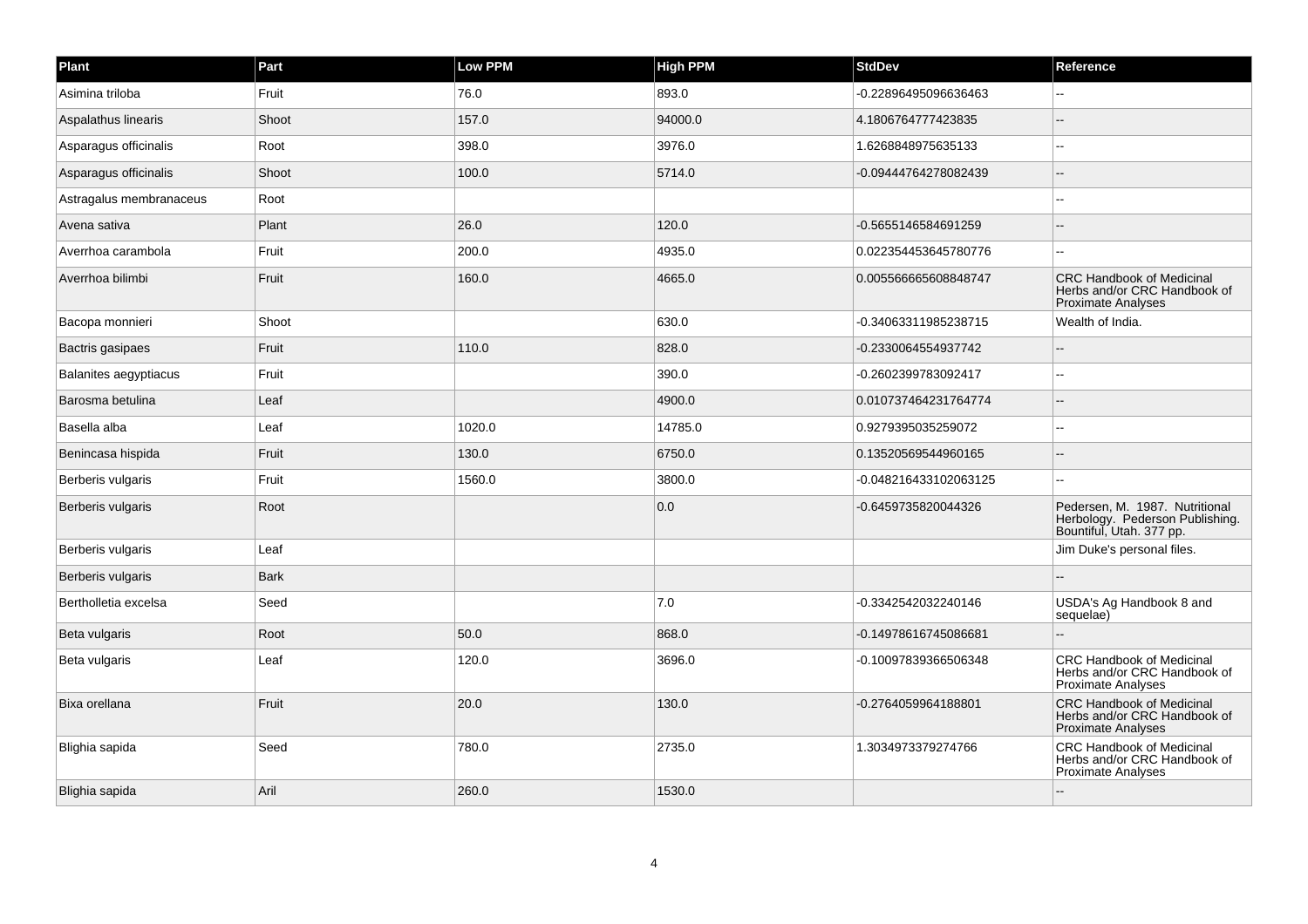| Plant                               | Part        | Low PPM | <b>High PPM</b> | <b>StdDev</b>        | Reference                                                                                     |
|-------------------------------------|-------------|---------|-----------------|----------------------|-----------------------------------------------------------------------------------------------|
| Boehmeria nivea                     | Leaf        | 730.0   | 5615.0          | 0.07708035326518038  |                                                                                               |
| Borago officinalis                  | Shoot       |         | 39.0            | -0.3692514552082671  | Jim Duke's personal files.                                                                    |
| Borago officinalis                  | Leaf        | 30.0    | 5005.0          | 0.020480126257650957 |                                                                                               |
| Brassica oleracea var. italica      | Leaf        | 911.0   | 10360.0         | 0.5173558895778465   |                                                                                               |
| Brassica chinensis                  | Leaf        | 450.0   | 9713.0          | 0.45732253404690976  |                                                                                               |
| Brassica rapa                       | Root        | 210.0   | 2580.0          | 0.8288691939727557   |                                                                                               |
| Brassica oleracea var. viridis I.   | Leaf        | 233.0   | 3819.0          | -0.08956556100616822 |                                                                                               |
| Brassica oleracea var. botrytis I.  | Leaf        | 911.0   | 10360.0         | 0.5173558895778465   |                                                                                               |
| Brassica oleracea                   | <b>Stem</b> | 620.0   | 6890.0          | 1.2602259509666862   |                                                                                               |
| Brassica oleracea var. capitata I.  | Leaf        | 190.0   | 6774.0          | 0.18462078457948597  |                                                                                               |
| Brassica nigra                      | Leaf        | 234.0   | 4013.0          | -0.07156483307262614 | USDA's Ag Handbook 8 and<br>sequelae)                                                         |
| Brassica oleracea var. botrytis I.  | Flower      | 660.0   | 9300.0          | 2.0283569773652044   |                                                                                               |
| Brassica rapa                       | Leaf        | 450.0   | 9713.0          | 0.45732253404690976  | USDA's Ag Handbook 8 and<br>sequelae)                                                         |
| Brassica napus var. napobrassica    | Root        | 250.0   | 2415.0          | 0.7345478536486332   | USDA's Ag Handbook 8 and<br>sequelae)                                                         |
| Brassica oleracea var. sabellica I. | Leaf        | 1200.0  | 7720.0          | 0.272397530069851    |                                                                                               |
| Brassica oleracea var. gemmifera    | Leaf        | 720.0   | 6069.0          | 0.11920576811996446  |                                                                                               |
| Bromelia pinguin                    | Shoot       | 192.0   | 3430.0          | -0.20504709786175462 |                                                                                               |
| Brosimum alicastrum                 | Fruit       | 280.0   | 1750.0          | -0.1756792681972878  | <b>CRC Handbook of Medicinal</b><br>Herbs and/or CRC Handbook of<br><b>Proximate Analyses</b> |
| Bupleurum chinense                  | Root        | 132.0   | 1200.0          | 0.039999802171003906 |                                                                                               |
| Byrsonima crassifolia               | Fruit       | 840.0   | 9275.0          | 0.2922026020912808   |                                                                                               |
| Cajanus cajan                       | Seed        | 0.0     | 1279.0          | 0.4293894772542468   |                                                                                               |
| Cajanus cajan                       | Fruit       | 320.0   | 1601.0          | -0.18494364011396508 |                                                                                               |
| Calathea macrosepala                | Flower      | 70.0    | 910.0           | -0.5546352347778739  | <b>CRC Handbook of Medicinal</b><br>Herbs and/or CRC Handbook of<br><b>Proximate Analyses</b> |
| Calendula officinalis               | Flower      | 1330.0  | 3100.0          | 0.11959038436316784  |                                                                                               |
| Camellia sinensis                   | Leaf        |         |                 |                      |                                                                                               |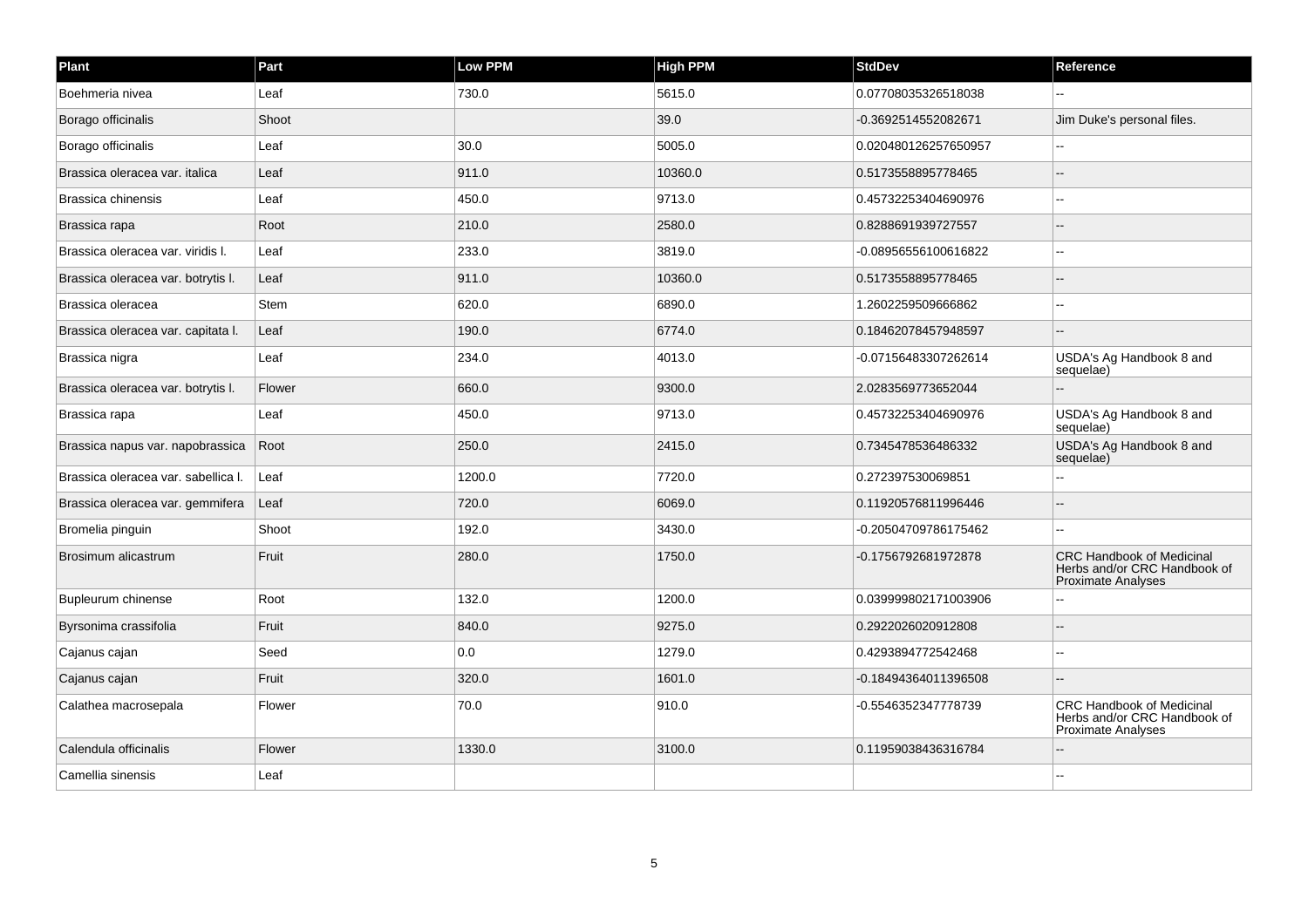| Plant                      | Part   | Low PPM | <b>High PPM</b> | <b>StdDev</b>         | Reference                                                                                     |
|----------------------------|--------|---------|-----------------|-----------------------|-----------------------------------------------------------------------------------------------|
| Canavalia ensiformis       | Fruit  | 320.0   | 1488.0          | -0.19196964029238478  |                                                                                               |
| Canavalia ensiformis       | Seed   | 0.0     | 23.0            | -0.3246486223374956   | $-$                                                                                           |
| Canna indica               | Root   | 70.0    | 210.0           | -0.5259282397737313   | $\overline{a}$                                                                                |
| Cannabis sativa            | Seed   |         | 0.0             | -0.33845664486186666  | <b>CRC Handbook of Medicinal</b><br>Herbs and/or CRC Handbook of<br>Proximate Analyses        |
| Capparis spinosa           | Fruit  |         | 1335.0          | -0.20148272017997962  | Wealth of India.                                                                              |
| Capparis spinosa           | Leaf   |         | 710.0           | -0.3780411442297887   | Wealth of India.                                                                              |
| Capparis spinosa           | Flower | 260.0   | 2300.0          | -0.12670207924999813  | $\overline{a}$                                                                                |
| Capsella bursa-pastoris    | Plant  | 360.0   | 5500.0          | 0.6974895424718603    |                                                                                               |
| Capsicum annuum            | Fruit  | 230.0   | 20982.0         | 1.0201086559741077    |                                                                                               |
| Capsicum frutescens        | Fruit  | 350.0   | 23000.0         | 1.1455818273019922    | $\sim$ $\sim$                                                                                 |
| Carica papaya              | Leaf   | 1400.0  | 6222.0          | 0.13340221850054146   |                                                                                               |
| Carica papaya              | Fruit  | 640.0   | 4741.0          | 0.010292117056281466  |                                                                                               |
| Carica pentagona           | Fruit  | 290.0   | 4265.0          | -0.019304131482902408 | <b>CRC Handbook of Medicinal</b><br>Herbs and/or CRC Handbook of<br><b>Proximate Analyses</b> |
| Carthamus tinctorius       | Flower | 14.0    | 100.0           | -0.8040063541862045   |                                                                                               |
| Carthamus tinctorius       | Seed   |         | 0.0             | -0.33845664486186666  |                                                                                               |
| Carya illinoensis          | Seed   | 20.0    | 21.0            | -0.32584931994831046  | $\overline{a}$                                                                                |
| Casimiroa edulis           | Fruit  | 230.0   | 1395.0          | -0.19775210061621692  |                                                                                               |
| Catha edulis               | Leaf   |         | 1610.0          | -0.29453261257933566  |                                                                                               |
| Caulophyllum thalictroides | Root   | 5.7     | 51.5            | -0.6165338909335701   |                                                                                               |
| Centella asiatica          | Plant  |         | 138.0           | -0.5612889938563121   | $\overline{a}$                                                                                |
| Centella asiatica          | Leaf   | 40.0    | 374.0           | -0.40921766271262444  |                                                                                               |
| Cephaelis ipecacuanha      | Plant  |         |                 |                       |                                                                                               |
| Chamaemelum nobile         | Flower |         | 267.0           | -0.7525928024069561   |                                                                                               |
| Chenopodium album          | Plant  | 600.0   | 9000.0          | 1.5191465505189703    | $\sim$                                                                                        |
| Chenopodium ambrosioides   | Leaf   | 110.0   | 1020.0          | -0.34927709443907706  |                                                                                               |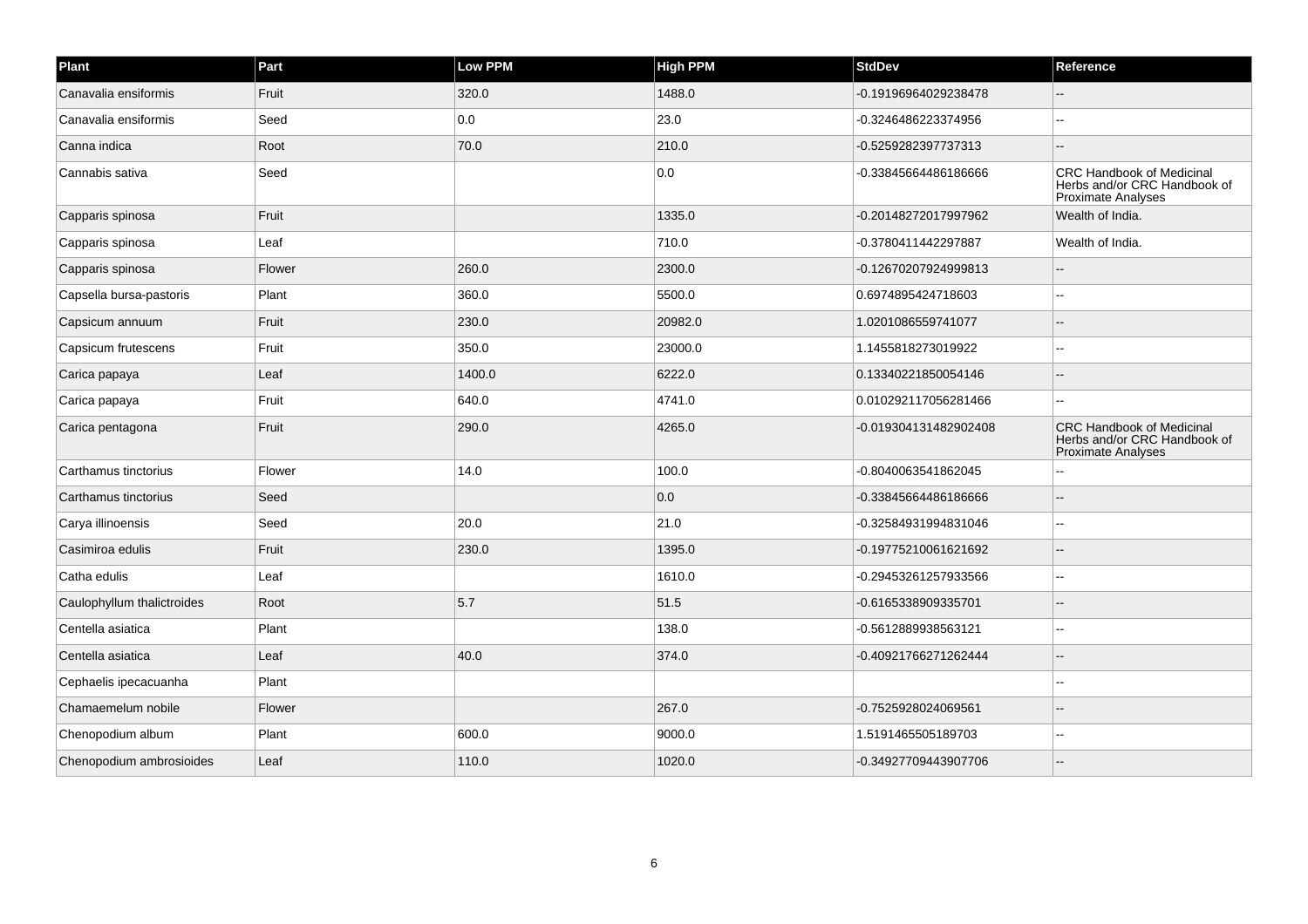| Plant                    | Part               | Low PPM | <b>High PPM</b> | <b>StdDev</b>         | Reference                                                                                                                                                                        |
|--------------------------|--------------------|---------|-----------------|-----------------------|----------------------------------------------------------------------------------------------------------------------------------------------------------------------------------|
| Chondrus crispus         | Plant              |         | 130.0           | -0.5631670670175627   | Pedersen, M. 1987. Nutritional<br>Herbology. Pederson Publishing.<br>Bountiful, Utah. 377 pp.                                                                                    |
| Chrysanthemum coronarium | <b>Bud</b>         | 370.0   | 4975.0          |                       |                                                                                                                                                                                  |
| Chrysanthemum parthenium | Plant              |         | 330.0           | -0.5162152379862993   |                                                                                                                                                                                  |
| Chrysanthemum parthenium | Leaf               | 59.0    | 330.0           | -0.4133003020377577   |                                                                                                                                                                                  |
| Chrysanthemum coronarium | Leaf               | 270.0   | 4155.0          | -0.058389042523332435 |                                                                                                                                                                                  |
| Chrysobalanus icaco      | Fruit              | 90.0    | 1420.0          | -0.19619767579798247  | <b>CRC Handbook of Medicinal</b><br>Herbs and/or CRC Handbook of<br><b>Proximate Analyses</b>                                                                                    |
| Chrysophyllum cainito    | Fruit              | 30.0    | 640.0           | -0.24469573012689724  |                                                                                                                                                                                  |
| Cicer arietinum          | Seed               | 30.0    | 56.0            | -0.30483711175905015  | USDA's Ag Handbook 8 and<br>sequelae)                                                                                                                                            |
| Cichorium intybus        | Root               | 50.0    | 250.0           | -0.5030624603012167   |                                                                                                                                                                                  |
| Cichorium intybus        | Leaf               | 100.0   | 2040.0          | -0.254634091901897    |                                                                                                                                                                                  |
| Cichorium endivia        | Leaf               | 462.0   | 9302.0          | 0.41918697125986953   |                                                                                                                                                                                  |
| Cimicifuga racemosa      | Root               | 28.0    | 135.0           | -0.568801576284696    |                                                                                                                                                                                  |
| Cinnamomum verum         | <b>Bark</b>        |         | 309.0           | 0.13185661758936892   | <b>CRC Handbook of Medicinal</b><br>Herbs and/or CRC Handbook of<br>Proximate Analyses                                                                                           |
| Cinnamomum aromaticum    | <b>Bark</b>        |         | 309.0           | 0.13185661758936892   | CRC Handbook of Medicinal<br>Herbs and/or CRC Handbook of<br>Proximate Analyses                                                                                                  |
| Citrullus lanatus        | Fruit              |         | 94.0            | -0.27864436815713767  |                                                                                                                                                                                  |
| Citrullus colocynthis    | Fruit              |         | 122.0           | -0.2769034123607151   |                                                                                                                                                                                  |
| Citrus mitis             | Fruit              | 884.0   | 11130.0         | 0.40754092360427674   |                                                                                                                                                                                  |
| Citrus paradisi          | Fruit              | 337.0   | 3862.0          | -0.044361459552841695 |                                                                                                                                                                                  |
| Citrus limon             | Fruit              | 5208.0  | 5566.0          | 0.061588136058018224  |                                                                                                                                                                                  |
| Citrus aurantium         | Leaf               |         | 3000.0          | -0.16555832480808047  | Watt, J.M. and Breyer-Brandwijk, M.G. 1962. The Medicinal and<br>Poisonous Plants of Southern and<br>Eastern Africa. E. & S.<br>Livingstone, Ltd. Edinburg &<br>London. 1457 pp. |
| Citrus mitis             | <b>Fruit Juice</b> | 300.0   | 445.0           | 1.0                   |                                                                                                                                                                                  |
| Citrus sinensis          | Fruit              | 500.0   | 4071.0          | -0.03136646807240172  |                                                                                                                                                                                  |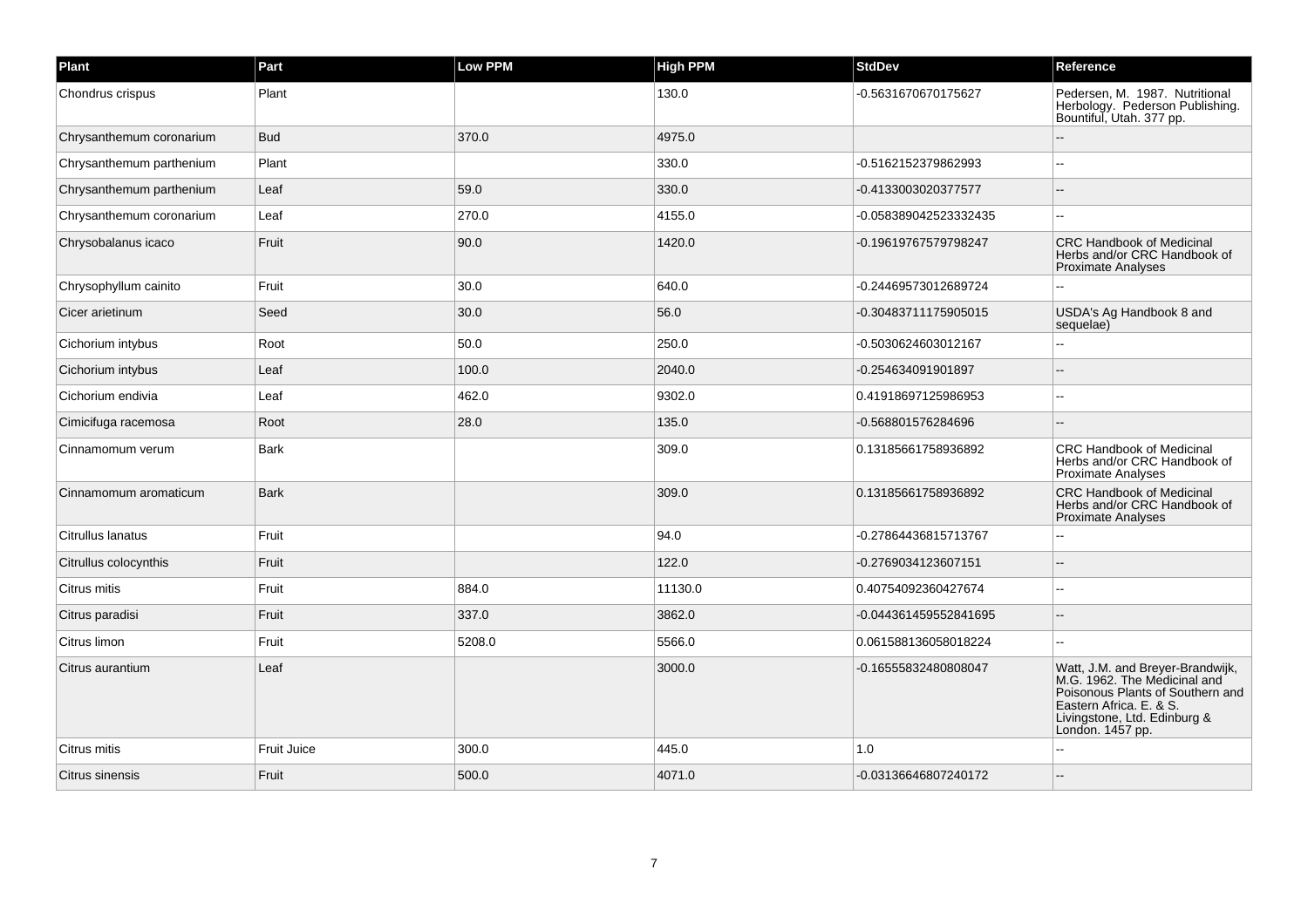| Plant                   | Part        | <b>Low PPM</b> | <b>High PPM</b> | <b>StdDev</b>         | Reference                                                                                                                           |
|-------------------------|-------------|----------------|-----------------|-----------------------|-------------------------------------------------------------------------------------------------------------------------------------|
| Citrus aurantiifolia    | Fruit       | 291.0          | 4444.0          | -0.008174449784343766 |                                                                                                                                     |
| Citrus aurantium        | Fruit       | 420.0          | 3947.0          | -0.03907641517084457  | <b>CRC Handbook of Medicinal</b><br>Herbs and/or CRC Handbook of<br><b>Proximate Analyses</b>                                       |
| Citrus limon            | Fruit Juice |                |                 |                       | Jim Duke's personal files.                                                                                                          |
| Citrus reticulata       | Fruit       | 280.0          | 3684.0          | -0.05542896425867096  |                                                                                                                                     |
| Cnicus benedictus       | Plant       | 4.0            | 30.0            | -0.5866429815331944   |                                                                                                                                     |
| Cnidoscolus chayamansa  | Leaf        | 1960.0         | 12200.0         | 0.6880844431743283    | $\overline{a}$                                                                                                                      |
| Coccinia grandis        | Fruit       | 280.0          | 4058.0          | -0.03217476897788363  | ANON. 1948-1976. The Wealth of<br>India raw materials. Publications<br>and Information Directorate, CSIR,<br>New Delhi. 11 volumes. |
| Cocos nucifera          | Seed        | 20.0           | 88.0            | -0.2856259499860121   | <b>CRC Handbook of Medicinal</b><br>Herbs and/or CRC Handbook of<br><b>Proximate Analyses</b>                                       |
| Coix lacryma-jobi       | Seed        |                | 0.0             | -0.33845664486186666  | CRC Handbook of Medicinal<br>Herbs and/or CRC Handbook of<br>Proximate Analyses                                                     |
| Cola acuminata          | Seed        | 540.0          | 1456.0          | 0.5356512158113633    |                                                                                                                                     |
| Colocasia esculenta     | Leaf        | 69.0           | 3625.0          | -0.10756628893971032  |                                                                                                                                     |
| Colocasia esculenta     | Root        | 0.0            | 325.0           | -0.4601891237902518   |                                                                                                                                     |
| Corchorus olitorius     | Leaf        | 370.0          | 4080.0          | -0.06534808682753686  |                                                                                                                                     |
| Coriandrum sativum      | Leaf        | 780.0          | 6290.0          | 0.13971175200302013   |                                                                                                                                     |
| Coriandrum sativum      | Fruit       |                | 920.0           | -0.22728617216267144  |                                                                                                                                     |
| Corylus avellana        | Leaf        |                |                 |                       |                                                                                                                                     |
| Corylus avellana        | Seed        | 10.0           | 22.0            | -0.325248971142903    |                                                                                                                                     |
| Crataegus laevigata     | Leaf        | 166.4          | 1800.0          | -0.27690303367535113  |                                                                                                                                     |
| Crataegus laevigata     | Fruit       | 24.0           | 85.0            | -0.2792039610917021   |                                                                                                                                     |
| Crataegus rhipidophylla | Fruit       |                | 85.0            | -0.2792039610917021   |                                                                                                                                     |
| Crataegus rhipidophylla | Leaf        |                | 1800.0          | -0.27690303367535113  |                                                                                                                                     |
| Cucumis melo            | Fruit       | 397.0          | 4370.0          | -0.012775547246317728 | USDA's Ag Handbook 8 and<br>sequelae)                                                                                               |
| Cucurbita pepo          | Fruit       | 90.0           | 1071.0          | -0.21789744626053537  | USDA's Ag Handbook 8 and<br>sequelae)                                                                                               |
| Cucurbita pepo          | Flower      | 280.0          | 5773.0          | 0.9425150784106588    | USDA's Ag Handbook 8 and<br>sequelae)                                                                                               |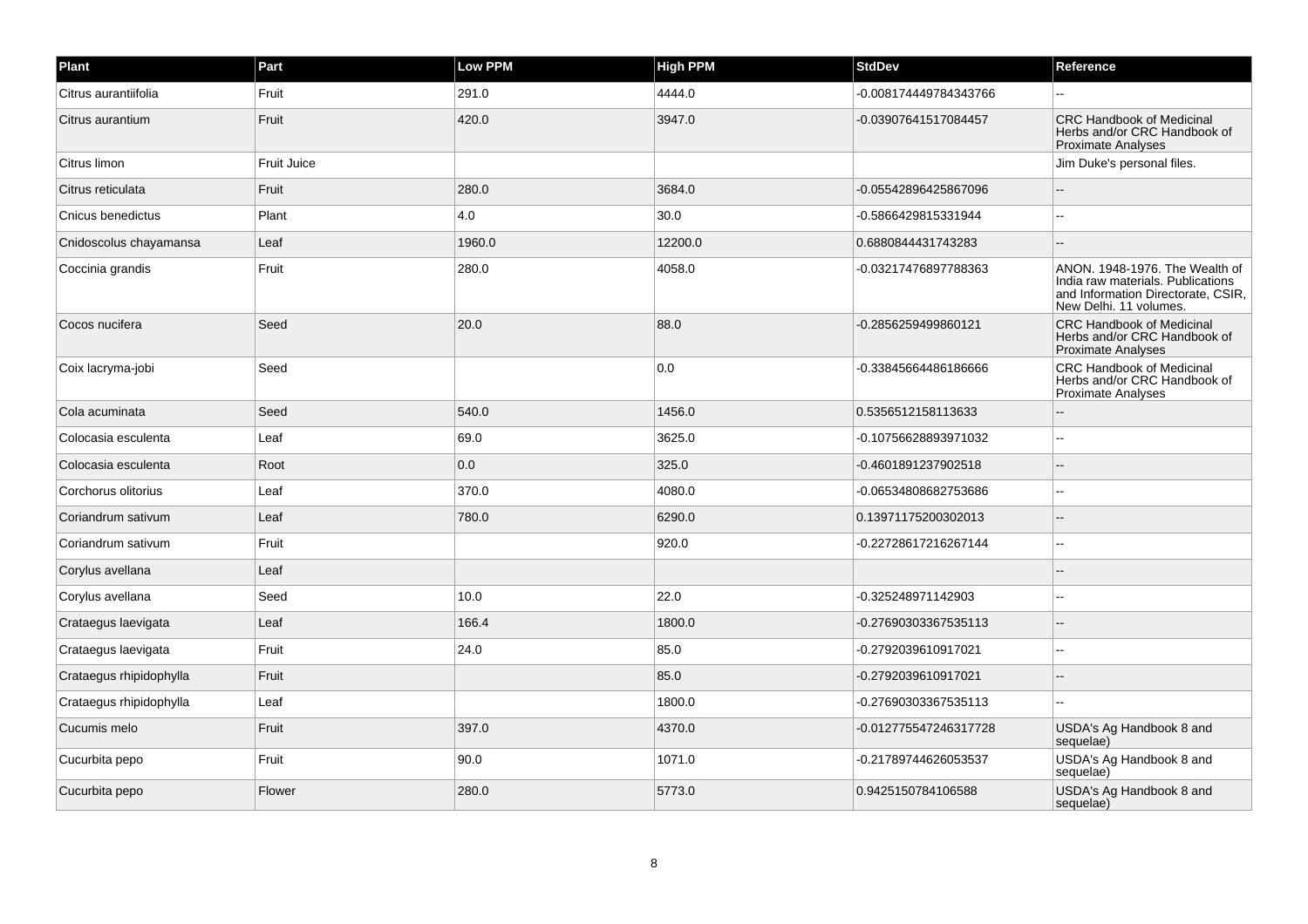| Plant                   | Part                  | Low PPM | <b>High PPM</b> | <b>StdDev</b>        | Reference                                                                                                                   |
|-------------------------|-----------------------|---------|-----------------|----------------------|-----------------------------------------------------------------------------------------------------------------------------|
| Cucurbita spp           | Fruit                 | 148.0   | 2340.0          | -0.13899484248695484 |                                                                                                                             |
| Cuminum cyminum         | <b>Tissue Culture</b> |         |                 |                      |                                                                                                                             |
| Cuminum cyminum         | Fruit                 | 0.0     | 76.0            | -0.27976355402626646 |                                                                                                                             |
| Cuminum cyminum         | Seed                  | 0.0     | 76.0            | -0.2928301356509014  |                                                                                                                             |
| Curcuma longa           | Rhizome               | 0.0     | 293.0           | -0.34465428565155654 | <b>CRC Handbook of Medicinal</b><br>Herbs and/or CRC Handbook of<br><b>Proximate Analyses</b>                               |
| Curcuma longa           | Plant                 |         |                 |                      |                                                                                                                             |
| Cyamopsis tetragonoloba | Fruit                 |         | 490.0           | -0.2540222790363039  | <b>CRC Handbook of Medicinal</b><br>Herbs and/or CRC Handbook of<br><b>Proximate Analyses</b>                               |
| Cyamopsis tetragonoloba | Shoot                 |         | 2800.0          | -0.23555395280964694 | <b>CRC Handbook of Medicinal</b><br>Herbs and/or CRC Handbook of<br><b>Proximate Analyses</b>                               |
| Cyclanthera pedata      | Fruit                 | 140.0   | 2800.0          | -0.110393425831441   |                                                                                                                             |
| Cydonia oblonga         | Fruit                 | 100.0   | 960.0           | -0.2247990924534963  |                                                                                                                             |
| Cynara cardunculus      | Flower                | 0.0     | 828.0           | -0.5798802122982235  | <b>CRC Handbook of Medicinal</b><br>Herbs and/or CRC Handbook of<br><b>Proximate Analyses</b>                               |
| Cyperus rotundus        | Root                  |         | 90.0            | -0.5945255781912748  |                                                                                                                             |
| Cyphomandra betacea     | Fruit                 | 223.0   | 2060.0          | -0.15640440045118065 |                                                                                                                             |
| Cyrtosperma chamissonis | Root                  | 0.0     | 762.0           | -0.21038048305303036 |                                                                                                                             |
| Datura stramonium       | Plant                 |         |                 |                      | $\sim$                                                                                                                      |
| Datura metel            | Leaf                  |         | 2220.0          | -0.2379323855718064  |                                                                                                                             |
| Daucus carota           | Root                  | 91.0    | 775.0           | -0.20294910472446315 |                                                                                                                             |
| Dioscorea sp.           | Root                  |         | 194.0           | -0.5350745515627371  |                                                                                                                             |
| Dioscorea villosa       | Root                  | 110.0   | 460.0           | -0.3830171180705152  | --                                                                                                                          |
| Dioscorea villosa       | Rhizome               |         | 149.0           | -0.5598763894409068  |                                                                                                                             |
| Dioscorea pentaphylla   | Root                  | 26.0    | 140.0           | -0.5659433538506317  | $-$                                                                                                                         |
| Dioscorea alata         | Root                  |         | 100.0           | -0.5888091333231462  |                                                                                                                             |
| Diospyros digyna        | Fruit                 | 1915.0  | 9330.0          | 0.2956223366913966   | Morton, J.F., Major Medicinal<br>Plants. 1977. Atlas of Medicinal<br>Plants of Middle America.<br>Bahamas to Yucatan. 1981. |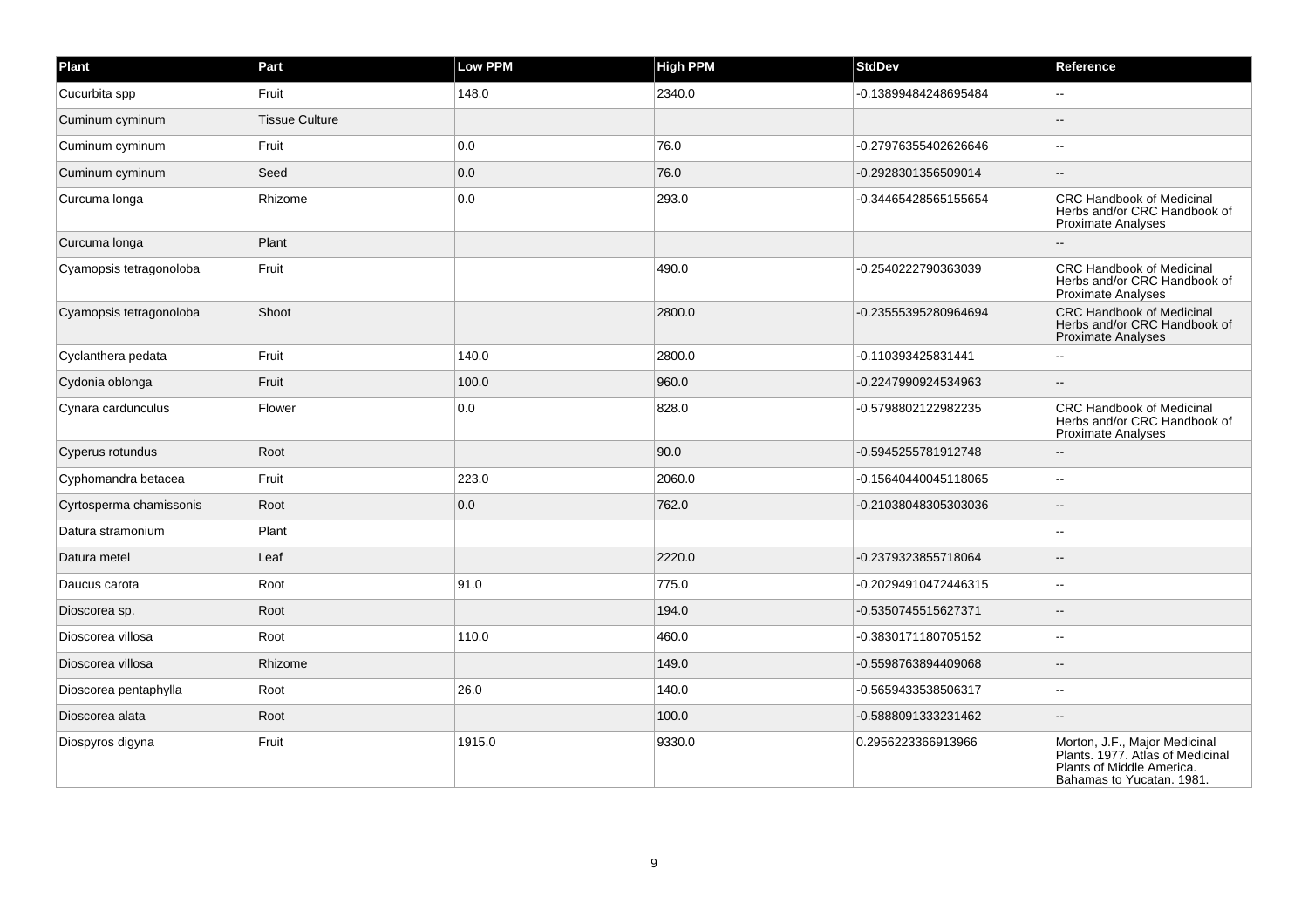| Plant                      | Part  | Low PPM | <b>High PPM</b> | <b>StdDev</b>        | Reference                                                                                     |
|----------------------------|-------|---------|-----------------|----------------------|-----------------------------------------------------------------------------------------------|
| Diospyros virginiana       | Fruit | 660.0   | 1855.0          | -0.1691506839607031  |                                                                                               |
| Duchesnea indica           | Leaf  |         |                 |                      |                                                                                               |
| Durio zibethinus           | Fruit | 240.0   | 1270.0          | -0.20552422470738918 |                                                                                               |
| Echinacea purpurea         | Root  | 212.0   | 843.0           | -0.16407727962118843 |                                                                                               |
| Echinacea spp              | Leaf  |         | 2140.0          | -0.24535536616295778 | Economic & Medicinal Plant<br>Research, 5: 253.                                               |
| Echinacea spp              | Root  |         | 843.0           | -0.16407727962118843 | Pedersen, M. 1987. Nutritional<br>Herbology. Pederson Publishing.<br>Bountiful, Utah. 377 pp. |
| Elaeagnus angustifolia     | Fruit | 40.0    | 500.0           | -0.25340050910901013 |                                                                                               |
| Elaeagnus umbellatus       | Fruit | 10.0    | 57.0            | -0.2809449168881247  |                                                                                               |
| Elaeagnus commutata        | Fruit | 100.0   | 725.0           | -0.23941068574490013 | <b>CRC Handbook of Medicinal</b><br>Herbs and/or CRC Handbook of<br>Proximate Analyses        |
| Elaeis guineensis          | Fruit | 120.0   | 163.0           | -0.2743541556588106  |                                                                                               |
| Eleocharis dulcis          | Tuber | 40.0    | 317.0           | -0.6898431213593998  | <b>CRC Handbook of Medicinal</b><br>Herbs and/or CRC Handbook of<br><b>Proximate Analyses</b> |
| Eleutherococcus senticosus | Root  | 42.0    | 200.0           | -0.5316446846418599  |                                                                                               |
| Ephedra sinica             | Plant | 151.0   | 721.0           | -0.42442441223017924 |                                                                                               |
| Equisetum arvense          | Plant | 45.0    | 208.0           | -0.5448558536953699  |                                                                                               |
| Eriobotrya japonica        | Fruit | 10.0    | 840.0           | -0.23226033158102166 | <b>CRC Handbook of Medicinal</b><br>Herbs and/or CRC Handbook of<br><b>Proximate Analyses</b> |
| Eriodictyon californicum   | Leaf  | 0.4     | 1.7             | -0.4437623586386951  |                                                                                               |
| Eryngium floridanum        | Shoot |         | 1958.0          | -0.2763266065654014  |                                                                                               |
| Erythrina berteroana       | Shoot | 370.0   | 2340.0          | -0.25782879927953656 |                                                                                               |
| Erythrina fusca            | Leaf  | 30.0    | 780.0           | -0.3715460362125312  |                                                                                               |
| Erythroxylum coca          | Leaf  | 14.0    | 15.0            | -0.4425282881154163  |                                                                                               |
| Eugenia floribunda         | Fruit | 230.0   | 1785.0          | -0.17350307345175955 | <b>CRC Handbook of Medicinal</b><br>Herbs and/or CRC Handbook of<br><b>Proximate Analyses</b> |
| Eugenia uniflora           | Fruit | 140.0   | 2115.0          | -0.15298466585106485 |                                                                                               |
| Eugenia brasiliensis       | Fruit | 188.0   | 1290.0          | -0.2042806848528016  |                                                                                               |
| Eupatorium perfoliatum     | Plant |         |                 |                      |                                                                                               |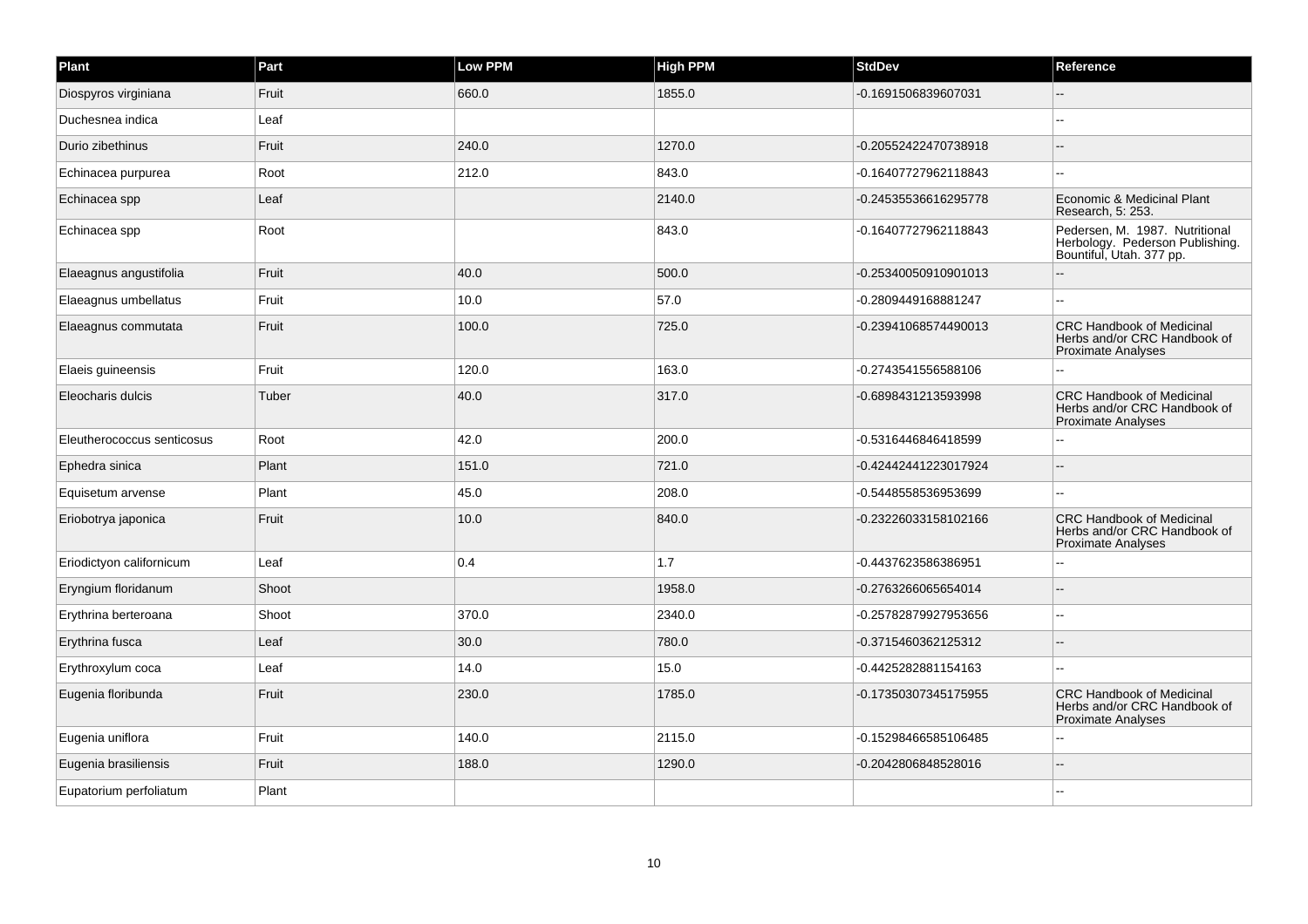| Plant                 | Part        | <b>Low PPM</b> | <b>High PPM</b> | <b>StdDev</b>         | Reference                                                                                                                           |
|-----------------------|-------------|----------------|-----------------|-----------------------|-------------------------------------------------------------------------------------------------------------------------------------|
| Euphorbia hirta       | Leaf        |                | 443.0           | -0.40281534195275637  |                                                                                                                                     |
| Euphrasia officinalis | Plant       | 10.0           | 67.0            | -0.5779568931624107   | $\overline{a}$                                                                                                                      |
| Fagopyrum esculentum  | Seed        |                | 0.0             | -0.33845664486186666  | Laferriere, J.E., 1988, Nutricomp<br>Program, Nutricomp Database;<br>reviewed in J. Ethnobiology<br>$9(1):27-29.$                   |
| Feijoa sellowiana     | Fruit       | 280.0          | 1750.0          | -0.1756792681972878   | Morton, J.F., Major Medicinal<br>Plants. 1977. Atlas of Medicinal<br>Plants of Middle America.<br>Bahamas to Yucatan. 1981.         |
| Ficus carica          | Fruit       | 20.0           | 2013.0          | -0.1593267191094614   |                                                                                                                                     |
| Ficus carica          | Leaf        | 1050.0         | 3300.0          | -0.1377221475912628   | --                                                                                                                                  |
| Filipendula ulmaria   | Flower      |                |                 |                       |                                                                                                                                     |
| Filipendula ulmaria   | Plant       |                |                 |                       |                                                                                                                                     |
| Foeniculum vulgare    | Seed        |                | 0.0             | -0.33845664486186666  | $\sim$                                                                                                                              |
| Foeniculum vulgare    | Plant       | 340.0          | 3148.0          | 0.1453360330642024    | <b>CRC Handbook of Medicinal</b><br>Herbs and/or CRC Handbook of<br><b>Proximate Analyses</b>                                       |
| Foeniculum vulgare    | Leaf        |                | 123600.0        | 11.024584916352621    | Jim Duke's personal files.                                                                                                          |
| Foeniculum vulgare    | Fruit       |                |                 |                       |                                                                                                                                     |
| Fragaria spp          | Leaf        | 3190.0         | 4350.0          | -0.04029552733240095  | ANON. 1948-1976. The Wealth of<br>India raw materials. Publications<br>and Information Directorate, CSIR,<br>New Delhi. 11 volumes. |
| Fragaria spp          | Fruit       | 400.0          | 6948.0          | 0.14751674001001847   |                                                                                                                                     |
| Frangula purshiana    | <b>Bark</b> |                | 0.0             | -1.0104899665727316   |                                                                                                                                     |
| Fucus vesiculosus     | Plant       | 30.0           | 258.0           | -0.5331178964375541   |                                                                                                                                     |
| Garcinia mangostana   | Fruit       | 10.0           | 255.0           | -0.26863387232770786  |                                                                                                                                     |
| Genipa americana      | Fruit       | 330.0          | 1020.0          | -0.22106847288973364  |                                                                                                                                     |
| Gentiana lutea        | Root        | 40.0           | 183.0           | -0.5413626409176785   |                                                                                                                                     |
| Ginkgo biloba         | Fruit       |                | 640.0           | -0.24469573012689724  | Jim Duke's personal files.                                                                                                          |
| Ginkgo biloba         | Seed        | 150.0          | 545.0           | -0.011266545914812775 | --                                                                                                                                  |
| Ginkgo biloba         | Leaf        |                |                 |                       |                                                                                                                                     |
| Gliricidia sepium     | Leaf        | 440.0          | 3145.0          | -0.1521041724866186   |                                                                                                                                     |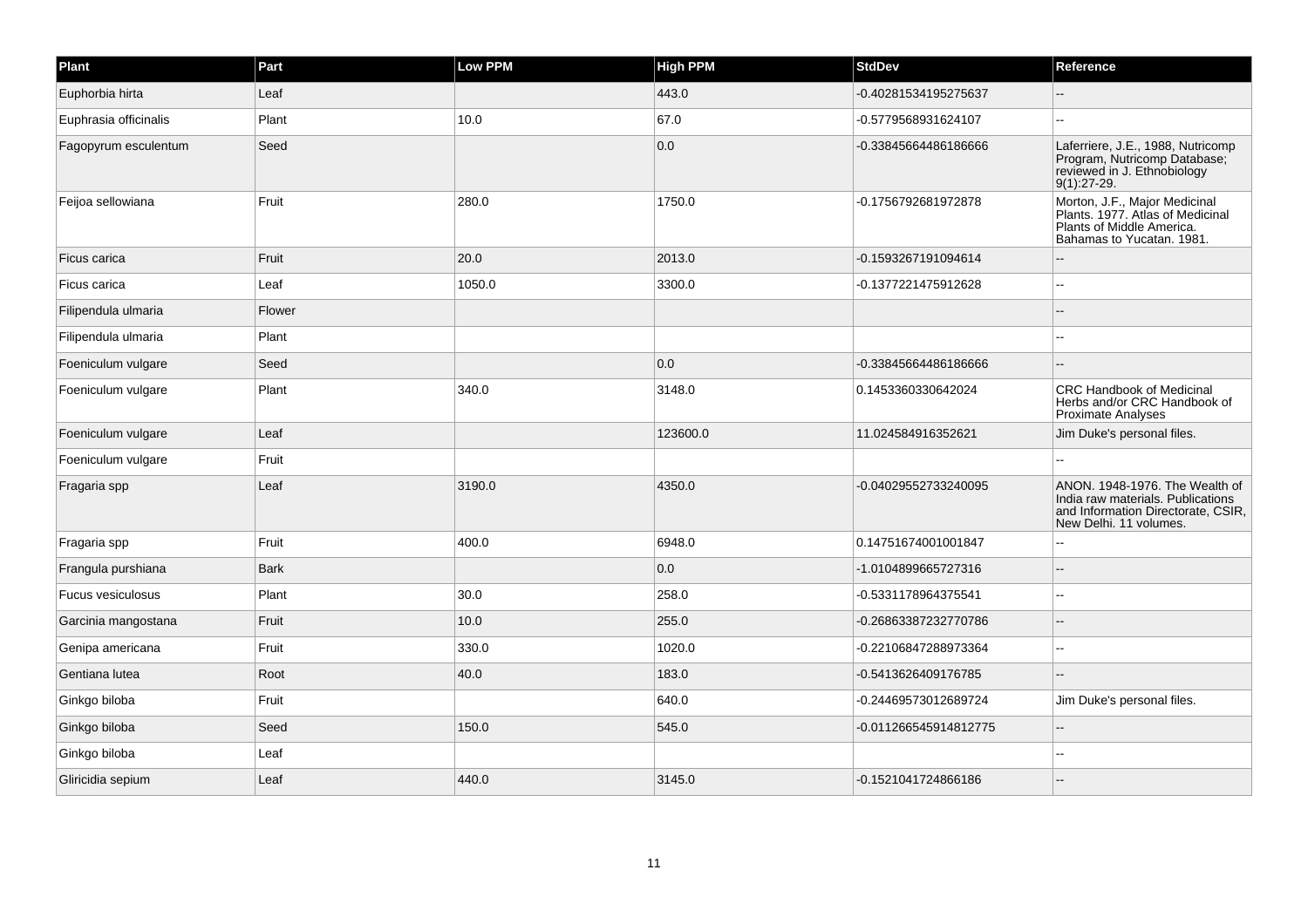| Plant                    | Part                   | Low PPM | <b>High PPM</b> | <b>StdDev</b>        | Reference                                                                                                                           |
|--------------------------|------------------------|---------|-----------------|----------------------|-------------------------------------------------------------------------------------------------------------------------------------|
| Glycine max              | Seed                   | 0.0     | 849.0           | 0.17123949092904842  | <b>CRC Handbook of Medicinal</b><br>Herbs and/or CRC Handbook of<br><b>Proximate Analyses</b>                                       |
| Glycine max              | Fruit                  | 290.0   | 942.0           | -0.22591827832262512 | <b>CRC Handbook of Medicinal</b><br>Herbs and/or CRC Handbook of<br><b>Proximate Analyses</b>                                       |
| Glycine max              | <b>Sprout Seedling</b> | 100.0   | 949.0           | -0.32572024497431507 | CRC Handbook of Medicinal<br>Herbs and/or CRC Handbook of<br><b>Proximate Analyses</b>                                              |
| Glycyrrhiza glabra       | Root                   | 98.0    | 626.0           | -0.2881241332595798  |                                                                                                                                     |
| Gymnema sylvestre        | Leaf                   | 152.0   | 800.0           | -0.3696902910647434  |                                                                                                                                     |
| Harpagophytum procumbens | Root                   |         |                 |                      |                                                                                                                                     |
| Helianthus tuberosus     | Tuber                  | 40.0    | 306.0           | -0.7242310715177989  | <b>CRC Handbook of Medicinal</b><br>Herbs and/or CRC Handbook of<br><b>Proximate Analyses</b>                                       |
| Hibiscus rosa-sinensis   | Flower                 | 40.0    | 405.0           | -0.710107352433685   | ANON. 1948-1976. The Wealth of<br>India raw materials. Publications<br>and Information Directorate, CSIR,<br>New Delhi, 11 volumes. |
| Hibiscus sabdariffa      | Fruit                  | 540.0   | 3750.0          | -0.05132528273853201 | <b>CRC Handbook of Medicinal</b><br>Herbs and/or CRC Handbook of<br><b>Proximate Analyses</b>                                       |
| Hibiscus sabdariffa      | Flower                 | 22.0    | 200.0           | -0.7732197962345587  |                                                                                                                                     |
| Hippophae rhamnoides     | Leaf                   | 1500.0  | 3400.0          | -0.12844342185232357 |                                                                                                                                     |
| Hippophae rhamnoides     | Fruit                  | 500.0   | 14000.0         | 0.5859888927375912   |                                                                                                                                     |
| Hordeum vulgare          | Seed                   |         | 0.0             | -0.33845664486186666 | <b>CRC Handbook of Medicinal</b><br>Herbs and/or CRC Handbook of<br>Proximate Analyses                                              |
| Hordeum vulgare          | <b>Stem</b>            |         | 3300.0          | -0.07434961362635317 |                                                                                                                                     |
| Humulus lupulus          | Fruit                  |         | 1782.0          | -0.17368960442994769 | Pedersen, M. 1987. Nutritional<br>Herbology. Pederson Publishing.<br>Bountiful, Utah. 377 pp.                                       |
| Humulus lupulus          | Flower                 | 332.0   | 1782.0          | -0.2861764494395231  |                                                                                                                                     |
| Hydrangea arborescens    | Root                   |         |                 |                      |                                                                                                                                     |
| Hydrastis canadensis     | Root                   | 189.0   | 681.0           | -0.25668368648487233 |                                                                                                                                     |
| Hylocereus undatus       | Fruit                  | 80.0    | 515.0           | -0.2524678542180695  | <b>CRC Handbook of Medicinal</b><br>Herbs and/or CRC Handbook of<br><b>Proximate Analyses</b>                                       |
| Hylocereus guatemalensis | Fruit                  | 80.0    | 515.0           | -0.2524678542180695  | Morton, J.F., Major Medicinal<br>Plants. 1977. Atlas of Medicinal<br>Plants of Middle America.<br>Bahamas to Yucatan. 1981.         |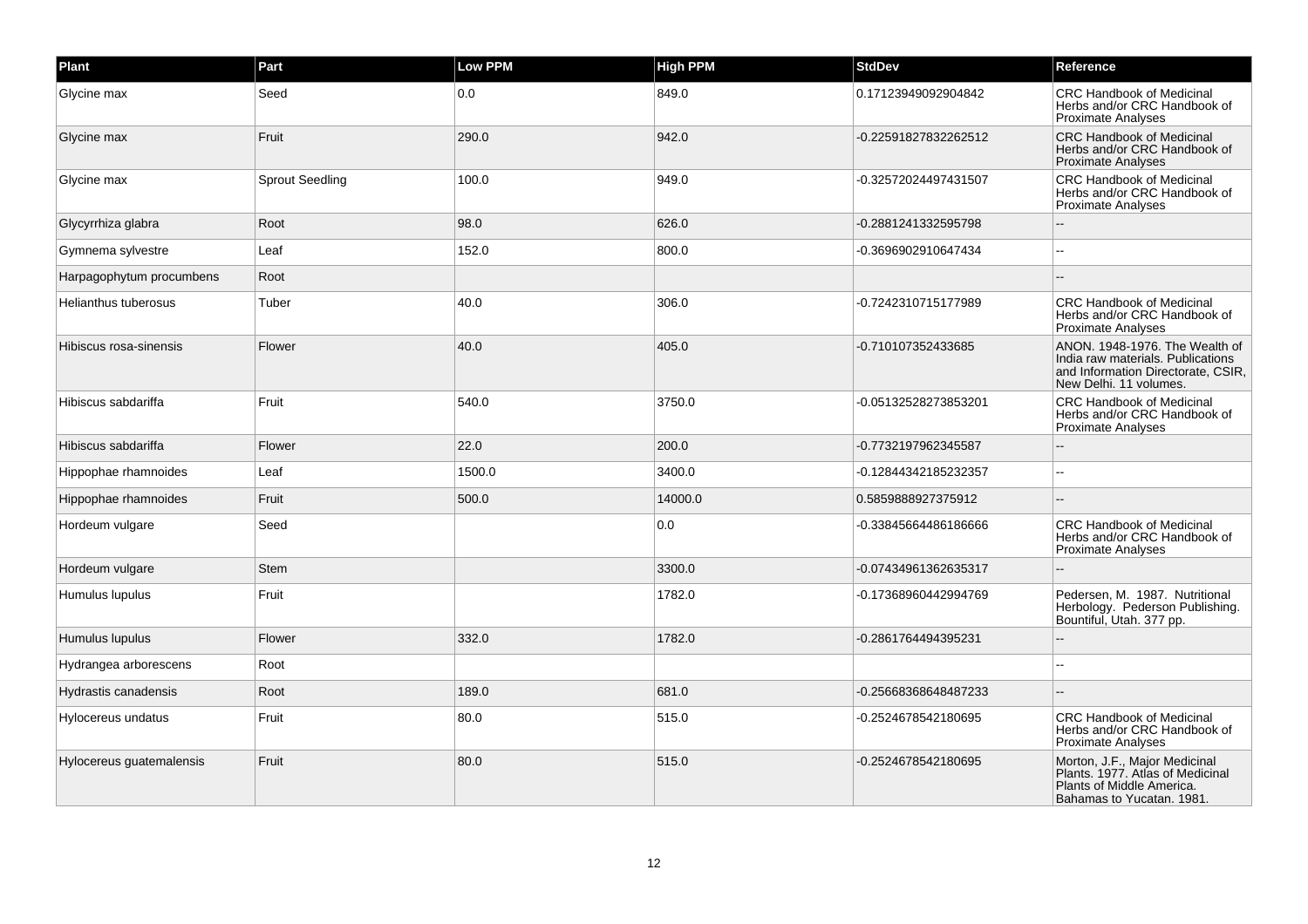| Plant                | Part             | <b>Low PPM</b> | <b>High PPM</b> | <b>StdDev</b>        | Reference                                                                                                                                                                           |
|----------------------|------------------|----------------|-----------------|----------------------|-------------------------------------------------------------------------------------------------------------------------------------------------------------------------------------|
| Hypericum perforatum | Shoot            |                | 16.5            | -0.3703409857421204  |                                                                                                                                                                                     |
| Hypericum perforatum | Leaf             |                |                 |                      |                                                                                                                                                                                     |
| Hypericum perforatum | Seed             |                | 395.0           | -0.10131886672592849 | Watt, J.M. and Breyer-Brandwijk,<br>M.G. 1962. The Medicinal and<br>Poisonous Plants of Southern and<br>Eastern Africa. E. & S.<br>Livingstone, Ltd. Edinburg &<br>London. 1457 pp. |
| Hypericum perforatum | Plant            |                | 1300.0          | -0.28849886718467166 | ANON, 1948-1976. The Wealth of<br>India raw materials. Publications<br>and Information Directorate, CSIR,<br>New Delhi. 11 volumes.                                                 |
| Inga edulis          | Seed             | 130.0          | 355.0           | -0.12533281894222614 | <b>CRC Handbook of Medicinal</b><br>Herbs and/or CRC Handbook of<br>Proximate Analyses                                                                                              |
| Inula helenium       | Leaf             |                |                 |                      | List, P.H. and Horhammer, L.,<br>Hager's Handbuch der<br>Pharmazeutischen Praxis, Vols. 2-<br>6, Springer-Verlag, Berlin, 1969-<br>1979.                                            |
| Inula helenium       | Root             | 4.4            | 20.0            | -0.6345406922681753  |                                                                                                                                                                                     |
| Ipomoea batatas      | Root             | 201.0          | 1186.0          | 0.03199677935562381  | --                                                                                                                                                                                  |
| Ipomoea batatas      | Leaf             | 210.0          | 4234.0          | -0.05105884918957045 |                                                                                                                                                                                     |
| Ipomoea aquatica     | Leaf             | 320.0          | 7300.0          | 0.2334268819663063   |                                                                                                                                                                                     |
| Iris x germanica     | Root             |                | 870.0           | -0.14864287847724109 | $\overline{\phantom{a}}$                                                                                                                                                            |
| Iris x germanica     | Leaf             |                | 4860.0          | 0.007025973936189085 |                                                                                                                                                                                     |
| Iris x germanica     | Flower           |                | 4200.0          | 0.458242521831271    | --                                                                                                                                                                                  |
| Juglans nigra        | Fruit            |                | 0.0             | -0.2844890054736992  |                                                                                                                                                                                     |
| Juglans regia        | Leaf             | 8000.0         | 13000.0         | 0.762314249085842    | ANON, 1948-1976. The Wealth of<br>India raw materials. Publications<br>and Information Directorate, CSIR,<br>New Delhi, 11 volumes.                                                 |
| Juglans regia        | Fruit            | 4500.0         | 15000.0         | 0.6481658854669692   | List, P.H. and Horhammer, L.,<br>Hager's Handbuch der<br>Pharmazeutischen Praxis, Vols. 2-<br>6, Springer-Verlag, Berlin, 1969-<br>1979.                                            |
| Juglans nigra        | Pericarp         |                |                 |                      |                                                                                                                                                                                     |
| Juglans nigra        | <b>Hull Husk</b> |                |                 |                      |                                                                                                                                                                                     |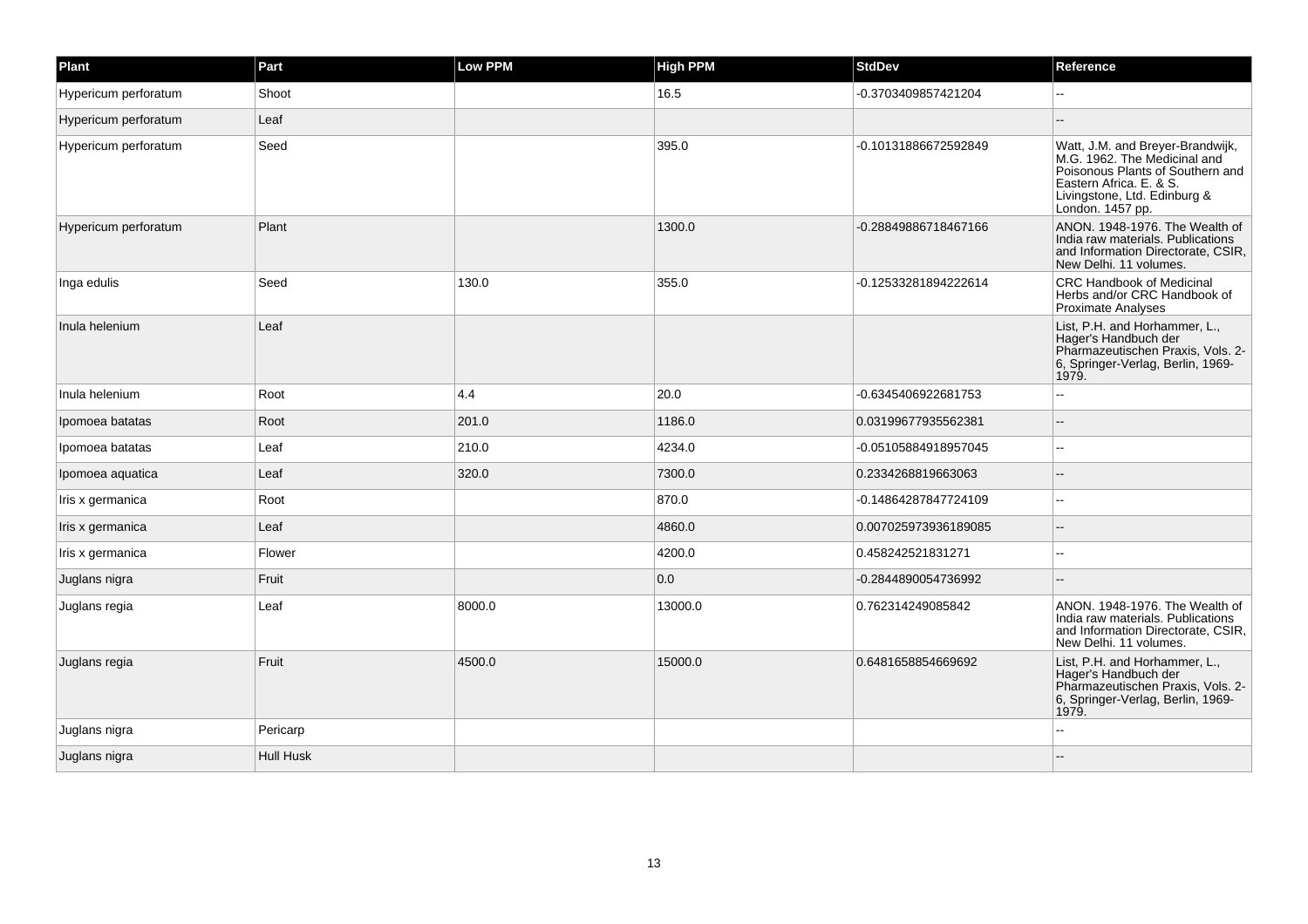| Plant               | Part                   | <b>Low PPM</b> | <b>High PPM</b> | <b>StdDev</b>        | Reference                                                                                                                           |
|---------------------|------------------------|----------------|-----------------|----------------------|-------------------------------------------------------------------------------------------------------------------------------------|
| Juglans regia       | Seed                   | 0.0            | 52.0            | -0.3072385069806799  | <b>CRC Handbook of Medicinal</b><br>Herbs and/or CRC Handbook of<br><b>Proximate Analyses</b>                                       |
| Juniperus communis  | Leaf                   |                | 600.0           | -0.3882477425426218  |                                                                                                                                     |
| Juniperus communis  | Fruit                  |                |                 |                      |                                                                                                                                     |
| Justicia pectoralis | Leaf                   | 280.0          | 1867.0          | -0.27068628743026185 | <b>CRC Handbook of Medicinal</b><br>Herbs and/or CRC Handbook of<br><b>Proximate Analyses</b>                                       |
| Lablab purpureus    | Seed                   | 0.0            | 1063.0          | 0.29971413528624014  |                                                                                                                                     |
| Lablab purpureus    | Fruit                  | 7.7            | 63.6            | -0.2805345487361107  |                                                                                                                                     |
| Lactuca sativa      | Leaf                   | 180.0          | 3000.0          | -0.16555832480808047 |                                                                                                                                     |
| Lagenaria siceraria | Leaf                   | 50.0           | 330.0           | -0.4133003020377577  |                                                                                                                                     |
| Lagenaria siceraria | Fruit                  | 101.0          | 2265.0          | -0.14365811694165817 | --                                                                                                                                  |
| Larrea tridentata   | Plant                  | 250.0          | 760.0           | -0.4152688055690829  |                                                                                                                                     |
| Lens culinaris      | <b>Sprout Seedling</b> | 148.0          | 605.0           | -0.6011185419891155  | USDA's Ag Handbook 8 and<br>sequelae)                                                                                               |
| Lens culinaris      | Seed                   | 42.0           | 70.0            | -0.296432228483346   |                                                                                                                                     |
| Leonurus cardiaca   | Plant                  |                | 42.0            | -0.5838258717913186  |                                                                                                                                     |
| Lepidium meyenii    | Root                   | 25.0           | 2860.0          | 0.9889296502803575   |                                                                                                                                     |
| Lepidium sativum    | Leaf                   | 690.0          | 6510.0          | 0.16012494862868643  |                                                                                                                                     |
| Licania platypus    | Fruit                  | 110.0          | 1005.0          | -0.2220011277806743  | Morton, J.F., Major Medicinal<br>Plants. 1977. Atlas of Medicinal<br>Plants of Middle America.<br>Bahamas to Yucatan. 1981.         |
| Limonia acidissima  | Fruit                  | 20.0           | 65.0            | -0.2804475009462896  | ANON, 1948-1976. The Wealth of<br>India raw materials. Publications<br>and Information Directorate, CSIR,<br>New Delhi, 11 volumes. |
| Lobelia inflata     | Leaf                   | 255.0          | 2252.0          | -0.23496319333534585 |                                                                                                                                     |
| Luffa aegyptiaca    | Leaf                   | 950.0          | 9596.0          | 0.44646642493235084  |                                                                                                                                     |
| Luffa aegyptiaca    | Fruit                  | 120.0          | 2400.0          | -0.13526422292319215 |                                                                                                                                     |
| Lycium chinense     | Leaf                   | 80.0           | 769.0           | -0.37256669604381454 | <b>CRC Handbook of Medicinal</b><br>Herbs and/or CRC Handbook of<br><b>Proximate Analyses</b>                                       |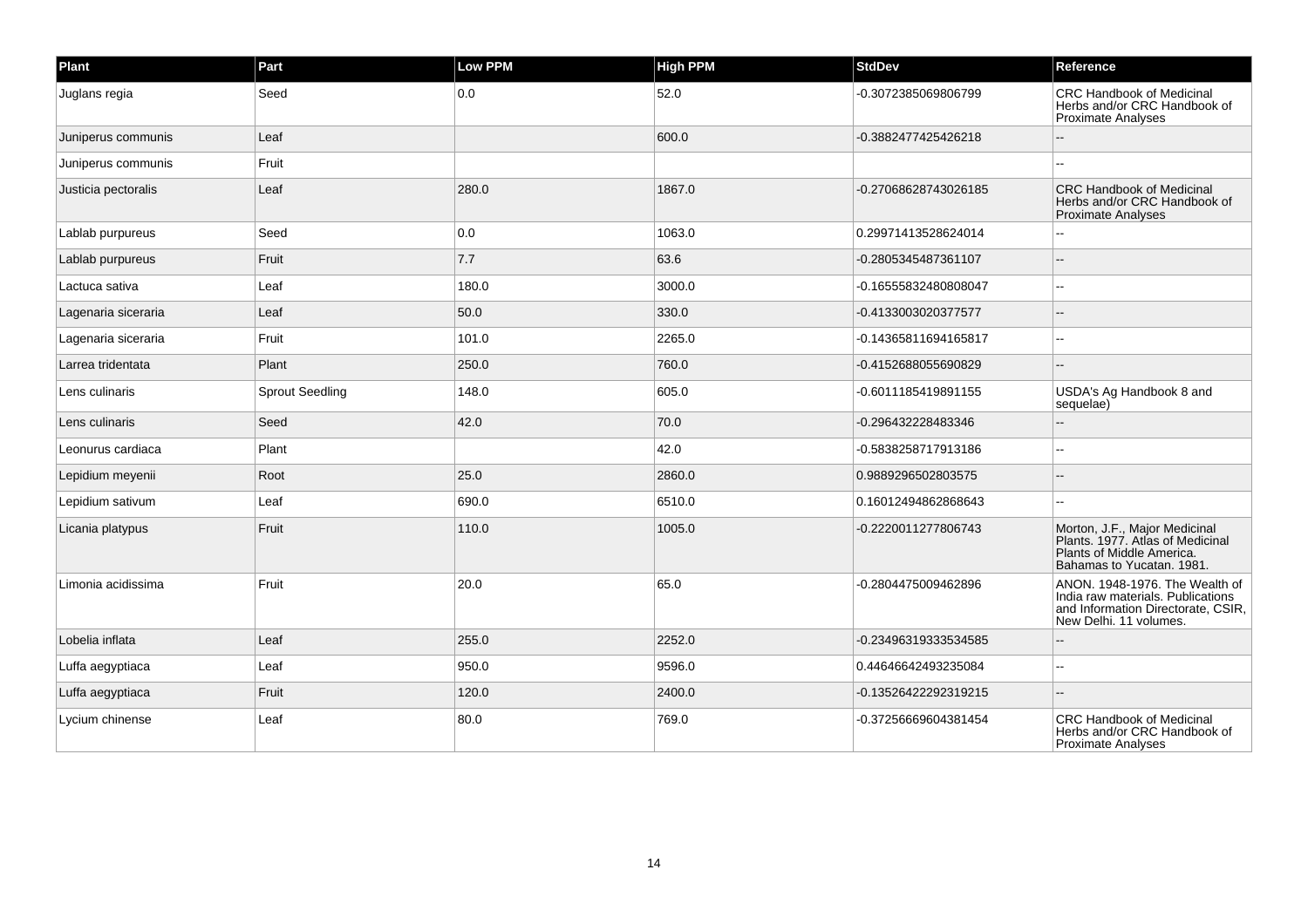| Plant                   | Part   | <b>Low PPM</b> | <b>High PPM</b> | <b>StdDev</b>        | Reference                                                                                                                                                                                                                    |
|-------------------------|--------|----------------|-----------------|----------------------|------------------------------------------------------------------------------------------------------------------------------------------------------------------------------------------------------------------------------|
| Lycium chinense         | Fruit  |                | 425.0           | -0.25806378356371346 | Hansel, R., Keller, K., Rimpler, H.,<br>and Schneider, G. eds. 1992.<br>Hager's Handbuch der<br>Pharmazeutischen Praxis, Drogen<br>(A-D), 1209 pp., 1993 (E-O), 970<br>pp., 1994 (P-Z), 1196 pp.<br>Springer-Verlag, Berlin. |
| Lycopersicon esculentum | Fruit  | 50.0           | 2952.0          | -0.10094252293657557 |                                                                                                                                                                                                                              |
| Lycopus europeus        | Plant  |                |                 |                      | List, P.H. and Horhammer, L.,<br>Hager's Handbuch der<br>Pharmazeutischen Praxis, Vols. 2-<br>6, Springer-Verlag, Berlin, 1969-<br>1979.                                                                                     |
| Macadamia spp           | Seed   |                | 0.0             | -0.33845664486186666 | <b>CRC Handbook of Medicinal</b><br>Herbs and/or CRC Handbook of<br>Proximate Analyses                                                                                                                                       |
| Maclura pomifera        | Fruit  | 30.0           | 150.0           | -0.2751624565642925  | Smith, J. L. and Perino, J. V. 1981.<br>Osage Orange (Maclura pomifera):<br>History and Economic Uses.<br>Economic Botany 35(1): 24-41                                                                                       |
| Malpighia glabra        | Fruit  | 16228.0        | 172231.0        | 10.424316629299783   | --                                                                                                                                                                                                                           |
| Malus domestica         | Fruit  | 20.0           | 402.0           | -0.2594938543964892  |                                                                                                                                                                                                                              |
| Malva neglecta          | Leaf   |                | 1175.0          | -0.3348950695437213  | $\overline{a}$                                                                                                                                                                                                               |
| Malva sylvestris        | Leaf   | 240.0          | 2855.0          | -0.17901247712954232 | <b>CRC Handbook of Medicinal</b><br>Herbs and/or CRC Handbook of<br><b>Proximate Analyses</b>                                                                                                                                |
| Malva parviflora        | Plant  | 454.0          | 4745.0          | 0.5202463878788408   |                                                                                                                                                                                                                              |
| Mammea americana        | Fruit  | 100.0          | 1515.0          | -0.1902908614886916  |                                                                                                                                                                                                                              |
| Mangifera indica        | Fruit  | 30.0           | 1760.0          | -0.175057498269994   |                                                                                                                                                                                                                              |
| Mangifera indica        | Leaf   | 530.0          | 2430.0          | -0.21844706152003404 |                                                                                                                                                                                                                              |
| Manihot esculenta       | Root   | 97.0           | 1530.0          | 0.2286424828192489   |                                                                                                                                                                                                                              |
| Manihot esculenta       | Leaf   | 800.0          | 10000.0         | 0.4839524769176653   |                                                                                                                                                                                                                              |
| Manilkara zapota        | Fruit  | 90.0           | 625.0           | -0.2456283850178379  |                                                                                                                                                                                                                              |
| Maranta arundinacea     | Root   | 70.0           | 215.0           | -0.523070017339667   | <b>CRC Handbook of Medicinal</b><br>Herbs and/or CRC Handbook of<br><b>Proximate Analyses</b>                                                                                                                                |
| Marrubium vulgare       | Plant  |                |                 |                      |                                                                                                                                                                                                                              |
| Marrubium vulgare       | Flower |                |                 |                      |                                                                                                                                                                                                                              |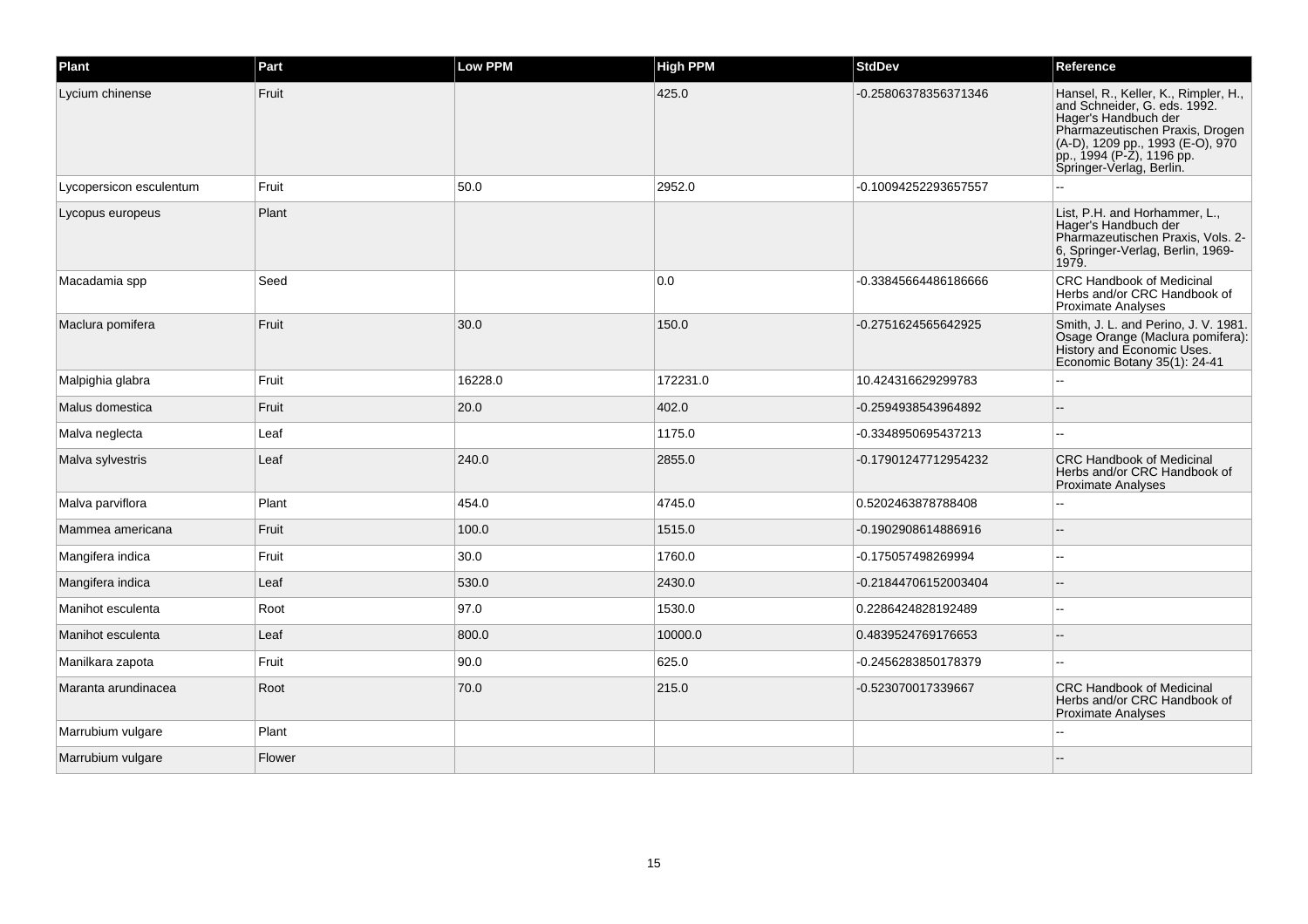| Plant                 | Part  | Low PPM | <b>High PPM</b> | StdDev               | Reference                                                                                                                                                                                                                                                                                     |
|-----------------------|-------|---------|-----------------|----------------------|-----------------------------------------------------------------------------------------------------------------------------------------------------------------------------------------------------------------------------------------------------------------------------------------------|
| Matricaria recutita   | Plant |         |                 |                      | Kameoka, H. and Nakai, K. 1987.<br>Components of essential oil from<br>the root of Glycyrrhiza-glabra.<br>Nippon Gogeikagaku Kaishi 61(9):<br>1119-1122.                                                                                                                                      |
| Mauritia flexuosa     | Fruit |         | 0.0             | -0.2844890054736992  | J Cell Biochem VOL, 22=1995                                                                                                                                                                                                                                                                   |
| Medicago sativa       | Leaf  |         |                 |                      |                                                                                                                                                                                                                                                                                               |
| Medicago sativa       | Plant | 276.0   | 1470.0          | -0.24858981250809772 |                                                                                                                                                                                                                                                                                               |
| Melicoccus bijugatas  | Fruit | 8.0     | 230.0           | -0.2701882971459423  |                                                                                                                                                                                                                                                                                               |
| Mentha spicata        | Leaf  | 135.0   | 9200.0          | 0.4097226710061515   | USDA's Ag Handbook 8 and<br>sequelae)                                                                                                                                                                                                                                                         |
| Mentha x piperita     | Leaf  | 30.0    | 201.0           | -0.4252698582409893  | ÷.                                                                                                                                                                                                                                                                                            |
| Menyanthes trifoliata | Leaf  |         | 2047.0          | -0.25398458110017125 |                                                                                                                                                                                                                                                                                               |
| Mimosa pudica         | Leaf  | 180.0   | 2570.0          | 0.20545684548551912  | --                                                                                                                                                                                                                                                                                            |
| Mimulus glabratus     | Shoot | 220.0   | 2200.0          | -0.2646081003790682  |                                                                                                                                                                                                                                                                                               |
| Momordica charantia   | Leaf  | 1700.0  | 12412.0         | 0.7077553417408794   | <b>CRC Handbook of Medicinal</b><br>Herbs and/or CRC Handbook of<br><b>Proximate Analyses</b>                                                                                                                                                                                                 |
| Momordica charantia   | Fruit | 570.0   | 36447.0         | 1.9816758485339367   | <b>CRC Handbook of Medicinal</b><br>Herbs and/or CRC Handbook of<br><b>Proximate Analyses</b>                                                                                                                                                                                                 |
| Morinda citrifolia    | Leaf  | 520.0   | 2320.0          | -0.22865365983286717 | <b>CRC Handbook of Medicinal</b><br>Herbs and/or CRC Handbook of<br><b>Proximate Analyses</b>                                                                                                                                                                                                 |
| Moringa oleifera      | Fruit |         | 1200.0          | -0.2098766141984456  | =ICMR(Indian Council of Medical<br>Research).1976.Medicinal Plants<br>of India. Vol. 1. Indian Council of<br>Med. Res.Cambridge Printing<br>Works, New Delhi.487<br>pp;ICMR.1987.Medicinal Plants of<br>India. Vol.2. Indian Council of Med.<br>Res.Cambr. Printing Works, New<br>Delhi.600pp |
| Moringa oleifera      | Shoot | 517.0   | 2425.0          | -0.25371279504053523 | USDA's Ag Handbook 8 and<br>sequelae)                                                                                                                                                                                                                                                         |
| Moringa oleifera      | Leaf  | 2200.0  | 8800.0          | 0.37260776805039464  | ANON, 1948-1976. The Wealth of<br>India raw materials. Publications<br>and Information Directorate, CSIR,<br>New Delhi. 11 volumes.                                                                                                                                                           |
| Morus alba            | Leaf  | 2000.0  | 3000.0          | -0.16555832480808047 |                                                                                                                                                                                                                                                                                               |
| Morus alba            | Fruit | 50.0    | 1040.0          | -0.21982493303514608 |                                                                                                                                                                                                                                                                                               |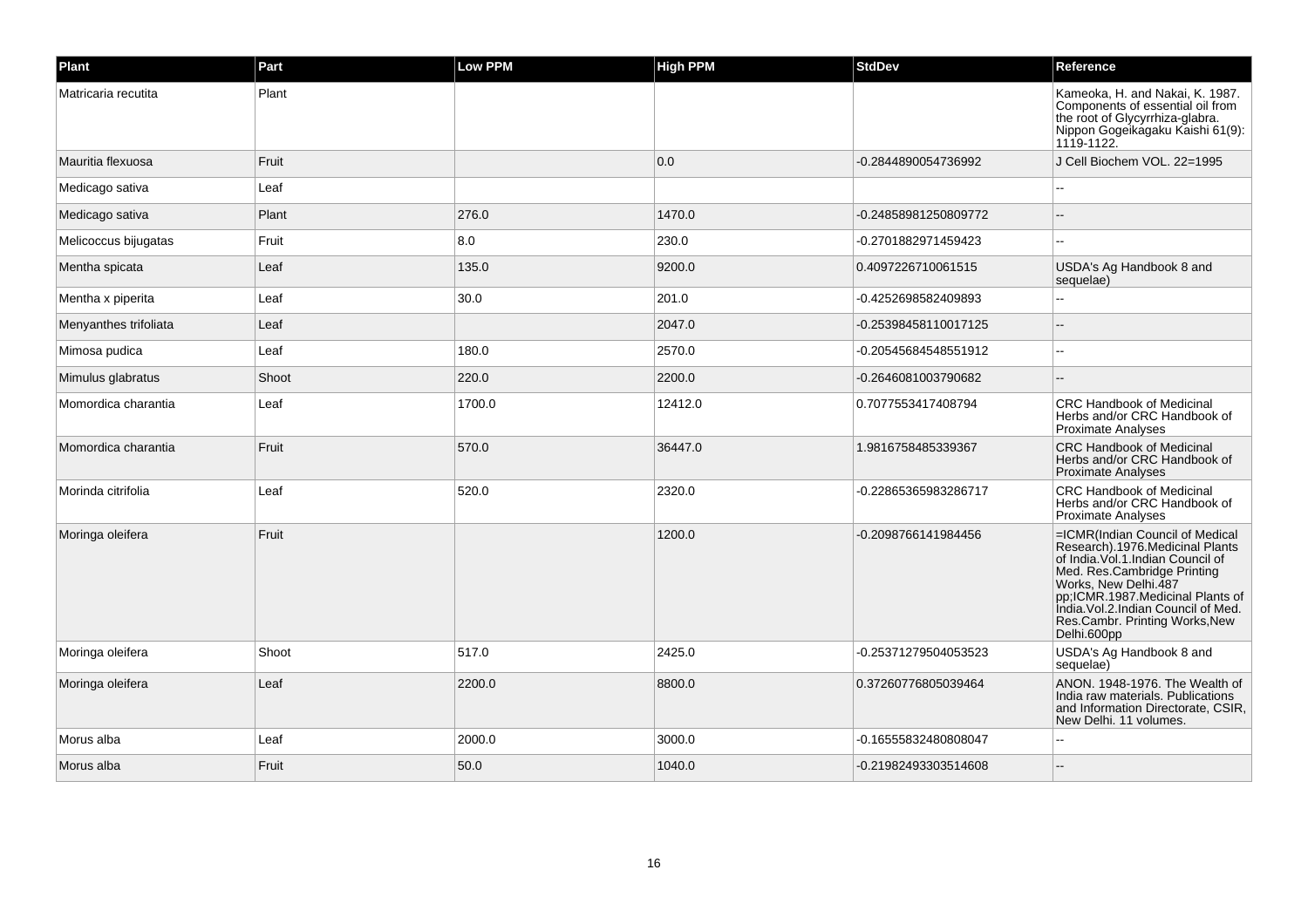| Plant                 | Part        | Low PPM | <b>High PPM</b> | <b>StdDev</b>         | Reference                                                                                                                           |
|-----------------------|-------------|---------|-----------------|-----------------------|-------------------------------------------------------------------------------------------------------------------------------------|
| Muntingia calabura    | Fruit       | 805.0   | 3795.0          | -0.048527318065710014 | <b>CRC Handbook of Medicinal</b><br>Herbs and/or CRC Handbook of<br><b>Proximate Analyses</b>                                       |
| Murraya sp            | Fruit       | 161.0   | 596.0           | -0.24743151780698985  |                                                                                                                                     |
| Murraya koenigii      | Leaf        | 40.0    | 445.0           | -0.4026297674379776   |                                                                                                                                     |
| Musa x paradisiaca    | Fruit       | 161.0   | 596.0           | -0.24743151780698985  | USDA's Ag Handbook 8 and<br>sequelae)                                                                                               |
| Musa x paradisiaca    | Hull Husk   |         | 1380.0          |                       | ANON. 1948-1976. The Wealth of<br>India raw materials. Publications<br>and Information Directorate, CSIR,<br>New Delhi, 11 volumes. |
| Myrciaria cauliflora  | Fruit       | 170.0   | 1770.0          | -0.1744357283427002   |                                                                                                                                     |
| Myrciaria dubia       | Fruit       |         |                 |                       | Jim Duke's personal files.                                                                                                          |
| Myrica cerifera       | <b>Bark</b> | 143.0   | 656.0           | 1.4146859532018246    |                                                                                                                                     |
| Nandina domestica     | Leaf        |         | 100.0           | -0.43464137123731794  | ANON, 1948-1976. The Wealth of<br>India raw materials. Publications<br>and Information Directorate, CSIR,<br>New Delhi. 11 volumes. |
| Nasturtium officinale | Shoot       |         | 370.0           | -0.35322325046580305  |                                                                                                                                     |
| Nasturtium officinale | Herb        | 430.0   | 13690.0         | 1.0                   |                                                                                                                                     |
| Nelumbo nucifera      | Rhizome     |         | 15.0            | -0.760152513800441    |                                                                                                                                     |
| Nelumbo nucifera      | Seed        |         |                 |                       |                                                                                                                                     |
| Nepeta cataria        | Plant       |         |                 |                       |                                                                                                                                     |
| Nigella sativa        | Leaf        |         | 2577.0          | -0.20480733468379336  | $\overline{a}$                                                                                                                      |
| Ocimum sanctum        | Leaf        |         | 830.0           | -0.3669066733430616   | ANON. 1948-1976. The Wealth of<br>India raw materials. Publications<br>and Information Directorate, CSIR,<br>New Delhi. 11 volumes. |
| Ocimum basilicum      | Leaf        | 27.0    | 2000.0          | -0.25834558219747267  |                                                                                                                                     |
| Ocimum tenuiflorum    | Leaf        |         | 830.0           | -0.3669066733430616   | ANON. 1948-1976. The Wealth of<br>India raw materials. Publications<br>and Information Directorate, CSIR,<br>New Delhi, 11 volumes. |
| Opuntia ficus-indica  | Flower      |         | 940.0           | -0.5453992673923802   |                                                                                                                                     |
| Opuntia ficus-indica  | Fruit       | 65.0    | 1690.0          | -0.17940988776105046  | $\sim$                                                                                                                              |
| Origanum vulgare      | Plant       |         |                 |                       |                                                                                                                                     |
| Origanum majorana     | Plant       | 514.0   | 555.0           | -0.4633944303261279   | USDA's Ag Handbook 8 and<br>sequelae)                                                                                               |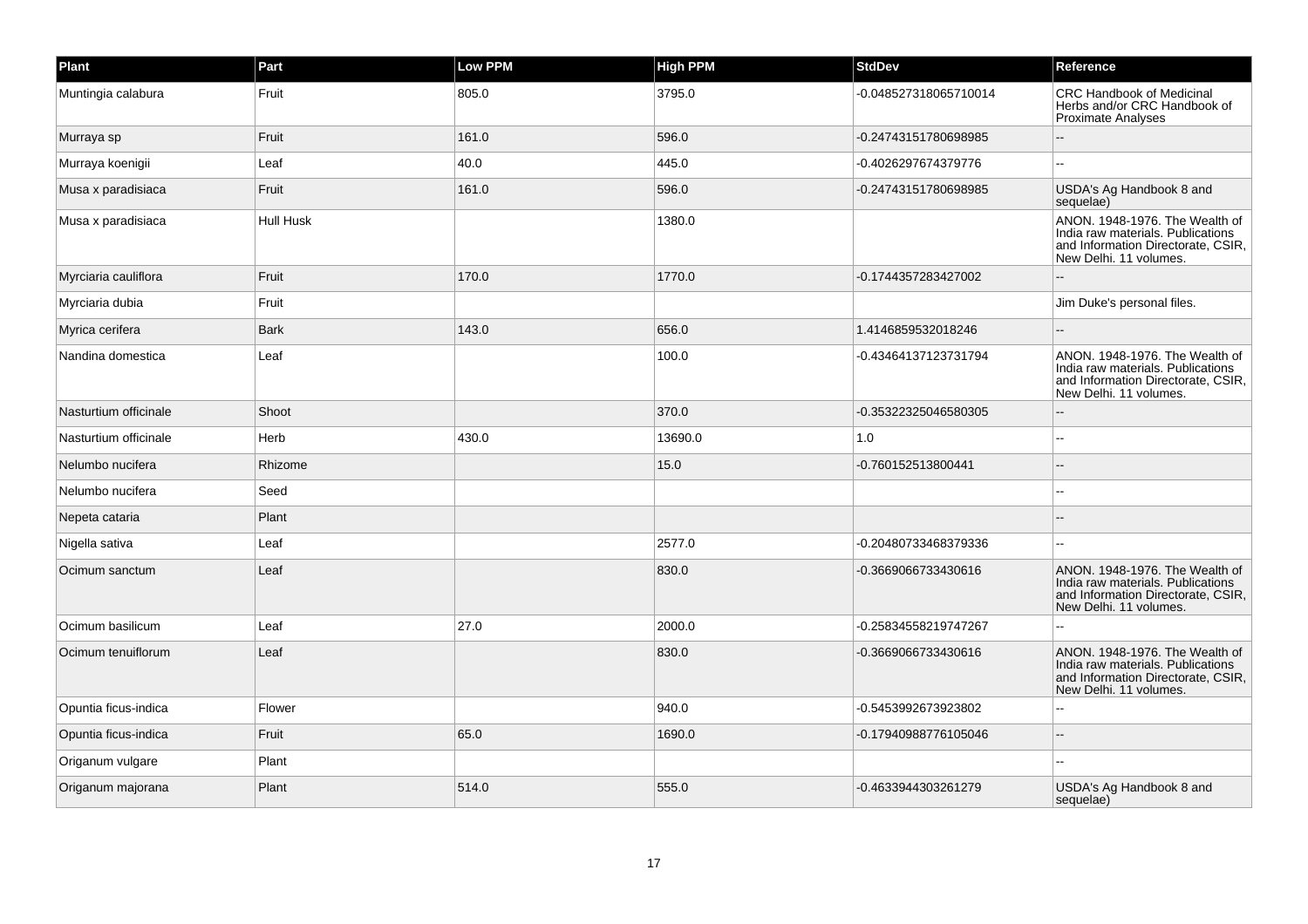| Plant                     | Part                  | <b>Low PPM</b> | <b>High PPM</b> | <b>StdDev</b>        | Reference                                                                                                                   |
|---------------------------|-----------------------|----------------|-----------------|----------------------|-----------------------------------------------------------------------------------------------------------------------------|
| Oryza sativa              | Seed                  |                |                 |                      | $\sim$                                                                                                                      |
| Oxalis tuberosa           | Root                  | 370.0          | 2284.0          | 0.6596624258761481   |                                                                                                                             |
| Pachira macrocarpa        | Seed                  | 240.0          | 255.0           | -0.18536769948296997 | $-$                                                                                                                         |
| Pachyrhizus erosus        | Plant                 | 140.0          | 1845.0          | -0.1605551330744788  |                                                                                                                             |
| Panax ginseng             | Root                  |                | 0.0             | -0.6459735820044326  |                                                                                                                             |
| Panax ginseng             | Leaf                  |                |                 |                      |                                                                                                                             |
| Panax quinquefolius       | Plant                 |                | 39.0            | -0.5845301492267876  |                                                                                                                             |
| Papaver somniferum        | Seed                  |                | 0.0             | -0.33845664486186666 |                                                                                                                             |
| Papaver somniferum        | <b>Tissue Culture</b> |                |                 |                      |                                                                                                                             |
| Papaver somniferum        | Fruit                 |                | 1120.0          | -0.21485077361679586 | $\sim$                                                                                                                      |
| Parthenium integrifolium  | Root                  |                |                 |                      | ۵.                                                                                                                          |
| Passiflora mollissima     | Fruit                 | 700.0          | 8750.0          | 0.2595596809083574   | Morton, J.F., Major Medicinal<br>Plants. 1977. Atlas of Medicinal<br>Plants of Middle America.<br>Bahamas to Yucatan. 1981. |
| Passiflora edulis         | Fruit                 | 300.0          | 1205.0          | -0.20956572923479874 | <b>CRC Handbook of Medicinal</b><br>Herbs and/or CRC Handbook of<br>Proximate Analyses                                      |
| Passiflora incarnata      | Flower                | 11.0           | 100.0           | -0.8040063541862045  | --                                                                                                                          |
| Passiflora ligularis      | Fruit                 | 108.0          | 950.0           | -0.2254208623807901  |                                                                                                                             |
| Passiflora quadrangularis | Seed                  | 150.0          | 695.0           | 0.07878577489630294  |                                                                                                                             |
| Passiflora foetida        | Fruit                 | 150.0          | 835.0           | -0.23257121654466856 | <b>CRC Handbook of Medicinal</b><br>Herbs and/or CRC Handbook of<br><b>Proximate Analyses</b>                               |
| Passiflora quadrangularis | Fruit                 | 150.0          | 2680.0          | -0.11785466495896635 |                                                                                                                             |
| Pastinaca sativa          | Root                  | 160.0          | 830.0           | -0.17150865794975564 | $\overline{a}$                                                                                                              |
| Peperomia pelucida        | Leaf                  | 100.0          | 1280.0          | -0.3251524075178351  | <b>CRC Handbook of Medicinal</b><br>Herbs and/or CRC Handbook of<br>Proximate Analyses                                      |
| Peperomia pereskiifolia   | Leaf                  | 50.0           | 335.0           | -0.41283636575081073 | <b>CRC Handbook of Medicinal</b><br>Herbs and/or CRC Handbook of<br>Proximate Analyses                                      |
| Pereskia aculeata         | Fruit                 | 20.0           | 1250.0          | -0.20676776456197674 | <b>CRC Handbook of Medicinal</b><br>Herbs and/or CRC Handbook of<br><b>Proximate Analyses</b>                               |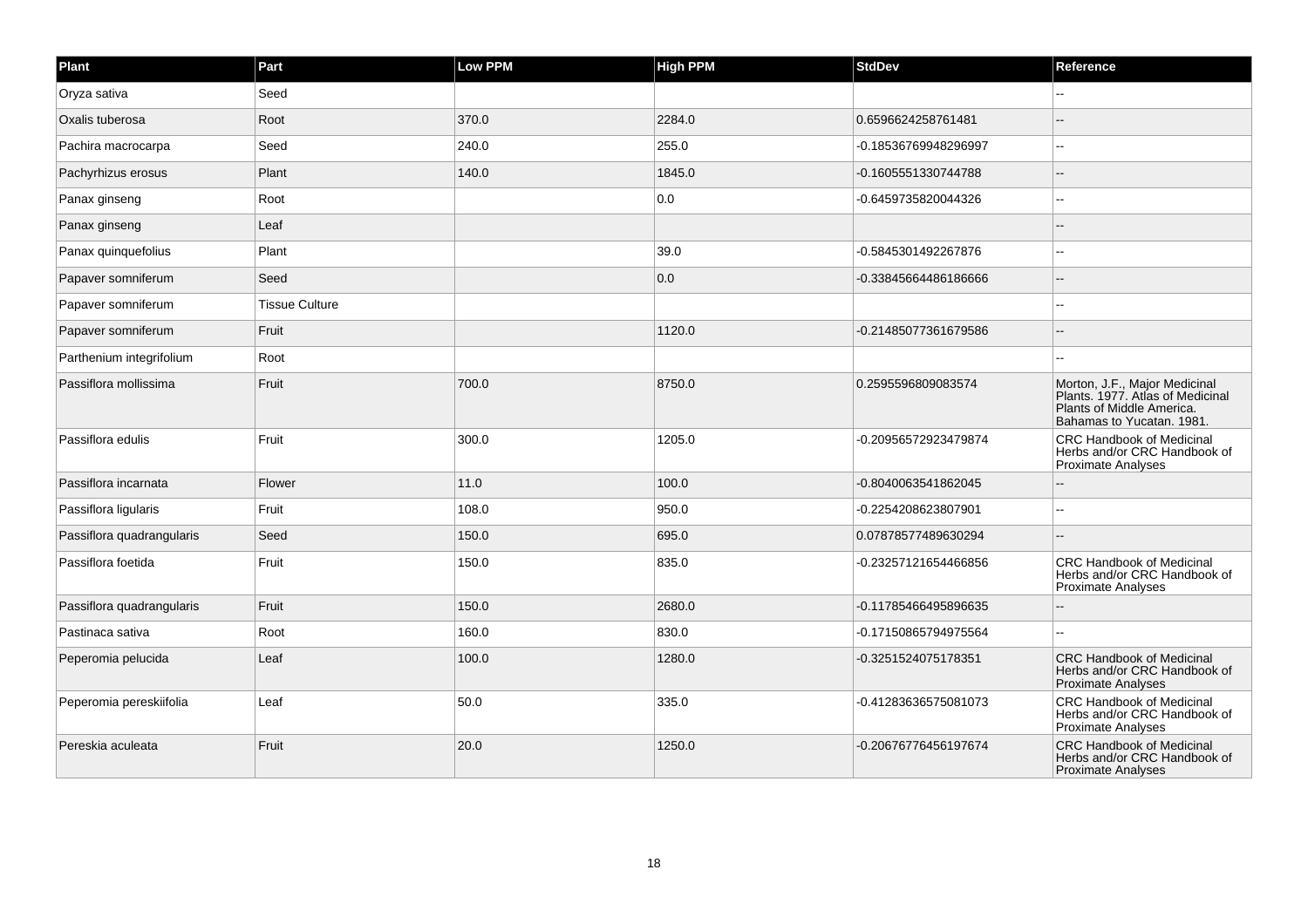| Plant                 | Part                   | <b>Low PPM</b> | <b>High PPM</b> | <b>StdDev</b>        | Reference                                                                                                                                                                                                                                                                  |
|-----------------------|------------------------|----------------|-----------------|----------------------|----------------------------------------------------------------------------------------------------------------------------------------------------------------------------------------------------------------------------------------------------------------------------|
| Perideridia gairdneri | Root                   | 112.0          | 302.0           | -0.47333694698694767 | Izadoost, M. & Robinson, T.,<br>Synergism & antagonism in the<br>pharmacology of alkaloidal plants,<br>pp 137-58 in Craker, L. & Simon,<br>J., eds., Herbs, Spices & Medicinal<br>Plants: Recent Advances in<br>Botany, Horticulture &<br>Pharmacology, v. 2, 1987, 255pp. |
| Perilla frutescens    | Flower                 |                |                 |                      | Lamparska, K. 1966. Studies on<br>Vitamin C Dynamics in Perilla<br>ocymoides and in Calendula<br>officinalis Grown in Short and Long<br>Day Conditions. Zesz Nauk Uniw<br>Mikolaja Kopernika Toruniu Biol, 8:<br>69-.                                                      |
| Perilla frutescens    | Seed                   | 0.0            | 200.0           | -0.21838688378037904 | <b>CRC Handbook of Medicinal</b><br>Herbs and/or CRC Handbook of<br>Proximate Analyses                                                                                                                                                                                     |
| Perilla frutescens    | Leaf                   | 460.0          | 3286.0          | -0.13902116919471427 | <b>CRC Handbook of Medicinal</b><br>Herbs and/or CRC Handbook of<br>Proximate Analyses                                                                                                                                                                                     |
| Persea schiedeana     | Fruit                  | 57.0           | 698.0           | -0.2410894645485933  | Morton, J.F., Major Medicinal<br>Plants. 1977. Atlas of Medicinal<br>Plants of Middle America.<br>Bahamas to Yucatan. 1981.                                                                                                                                                |
| Persea americana      | Fruit                  | 65.0           | 994.0           | -0.22268507470069746 |                                                                                                                                                                                                                                                                            |
| Petasites japonicus   | Pt                     | 315.0          | 5725.0          | 1.657820760823633    | USDA's Ag Handbook 8 and<br>sequelae)                                                                                                                                                                                                                                      |
| Petroselinum crispum  | Shoot                  |                |                 |                      |                                                                                                                                                                                                                                                                            |
| Petroselinum crispum  | Plant                  | 430.0          | 7695.0          | 1.2127858660899764   |                                                                                                                                                                                                                                                                            |
| Petroselinum crispum  | Leaf                   |                |                 |                      |                                                                                                                                                                                                                                                                            |
| Petroselinum crispum  | Fruit                  |                | 1220.0          | -0.20863307434385805 |                                                                                                                                                                                                                                                                            |
| Phaseolus lunatus     | Seed                   | 0.0            | 952.0           | 0.23307541788601452  |                                                                                                                                                                                                                                                                            |
| Phaseolus vulgaris    | Leaf                   | 1100.0         | 8333.0          | 0.32927611884954844  | <b>CRC Handbook of Medicinal</b><br>Herbs and/or CRC Handbook of<br>Proximate Analyses                                                                                                                                                                                     |
| Phaseolus coccineus   | Seed                   | 0.0            | 23.0            | -0.3246486223374956  | <b>CRC Handbook of Medicinal</b><br>Herbs and/or CRC Handbook of<br><b>Proximate Analyses</b>                                                                                                                                                                              |
| Phaseolus vulgaris    | <b>Sprout Seedling</b> | 387.0          | 4161.0          | 2.245731295756901    | USDA's Ag Handbook 8 and<br>sequelae)                                                                                                                                                                                                                                      |
| Phaseolus vulgaris    | Fruit                  | 10.0           | 2389.0          | -0.1359481698432153  |                                                                                                                                                                                                                                                                            |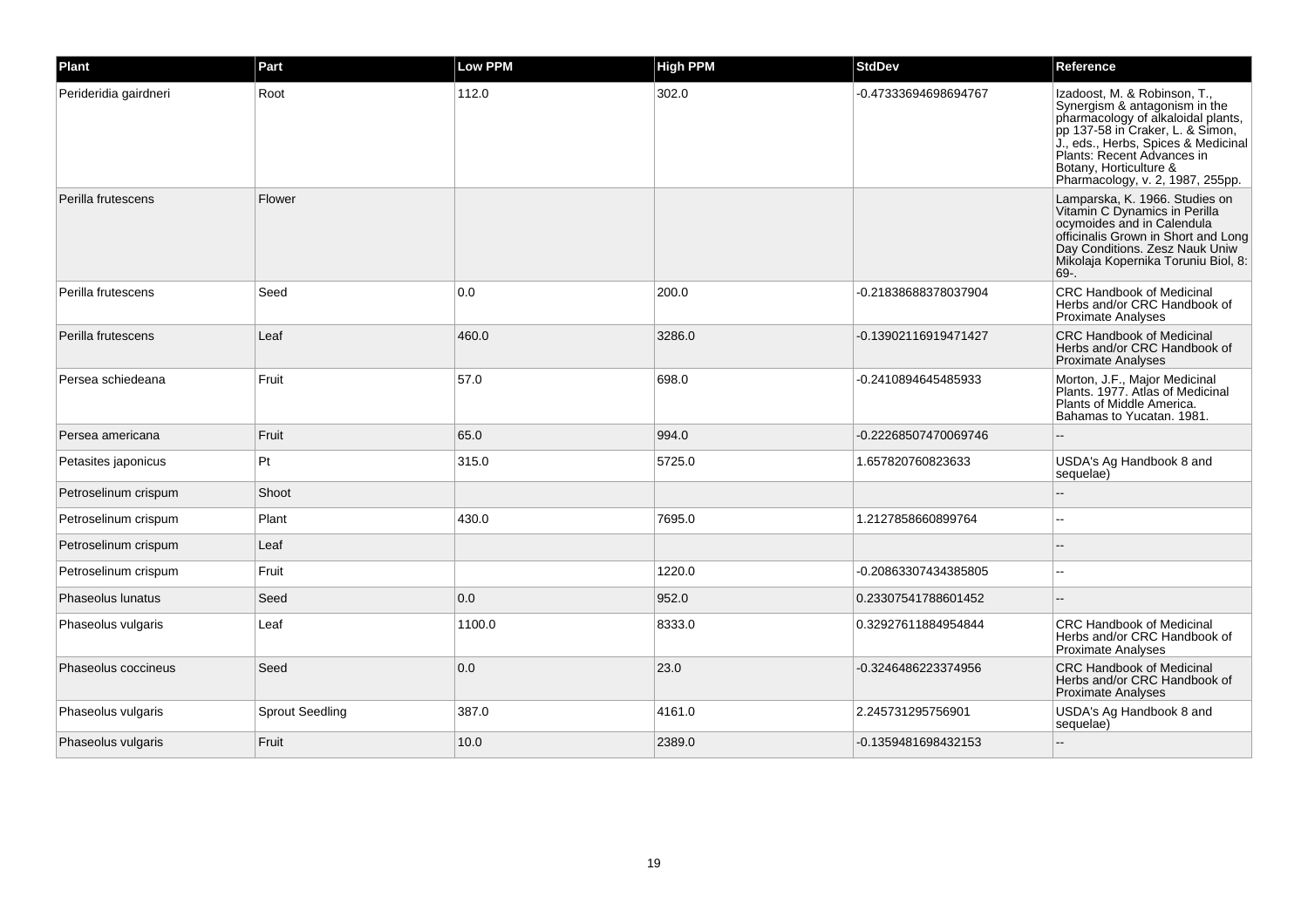| Plant                 | Part                   | Low PPM | <b>High PPM</b> | <b>StdDev</b>         | Reference                                                                                                                                |
|-----------------------|------------------------|---------|-----------------|-----------------------|------------------------------------------------------------------------------------------------------------------------------------------|
| Phaseolus coccineus   | Fruit                  |         | 270.0           | -0.26770121743676717  | Duke, J. A. Writeups or information<br>summaries on approximately<br>2,000 economic plants, USDA,<br>ARS, Beltsville, MD 20705.          |
| Phaseolus acutifolius | Seed                   | 0.0     |                 |                       | <b>CRC Handbook of Medicinal</b><br>Herbs and/or CRC Handbook of<br><b>Proximate Analyses</b>                                            |
| Phaseolus vulgaris    | Seed                   | 0.0     | 177.0           | -0.23219490630475012  |                                                                                                                                          |
| Phaseolus lunatus     | <b>Sprout Seedling</b> | 70.0    | 194.0           | -0.9301554608062169   | <b>CRC Handbook of Medicinal</b><br>Herbs and/or CRC Handbook of<br><b>Proximate Analyses</b>                                            |
| Phoenix dactylifera   | Fruit                  | 0.0     | 750.0           | -0.23785626092666567  |                                                                                                                                          |
| Phragmites australis  | Leaf                   | 2000.0  | 9100.0          | 0.40044394526721233   |                                                                                                                                          |
| Phyllanthus emblica   | Fruit                  | 110.0   | 27293.0         | 1.4125076570892114    |                                                                                                                                          |
| Phyllanthus emblica   | Plant                  |         | 15610.0         | 3.070904500002226     |                                                                                                                                          |
| Phyllanthus acidus    | Fruit                  | 20.0    | 1279.0          | -0.20496463177282476  |                                                                                                                                          |
| Physalis alkekingi    | Fruit                  |         | 4000.0          | -0.035781034556187544 |                                                                                                                                          |
| Physalis peruviana    | Fruit                  | 365.0   | 2865.0          | -0.10635192130403144  |                                                                                                                                          |
| Physalis ixocarpa     | Fruit                  | 20.0    | 460.0           | -0.25588758881818524  |                                                                                                                                          |
| Phytolacca americana  | Shoot                  | 1360.0  | 16184.0         | 0.4125472323055765    | --                                                                                                                                       |
| Pimenta dioica        | Fruit                  |         | 426.0           | -0.2580016065709841   |                                                                                                                                          |
| Pimenta dioica        | Leaf                   | 2012.0  | 2067.0          | -0.2521288359523834   |                                                                                                                                          |
| Pimpinella anisum     | Fruit                  | 8.0     | 9.0             | -0.2839294125391348   |                                                                                                                                          |
| Pimpinella anisum     | Seed                   | 8.0     | 9.0             | -0.33305350561319974  | $\sim$                                                                                                                                   |
| Pinus sylvestris      | Leaf                   |         | 3000.0          | -0.16555832480808047  | List, P.H. and Horhammer, L.,<br>Hager's Handbuch der<br>Pharmazeutischen Praxis, Vols. 2-<br>6, Springer-Verlag, Berlin, 1969-<br>1979. |
| Pinus cembroides      | Seed                   | 0.0     | 10.0            | -0.3324531568077923   | <b>CRC Handbook of Medicinal</b><br>Herbs and/or CRC Handbook of<br><b>Proximate Analyses</b>                                            |
| Pinus edulis          | Seed                   | 20.0    | 21.0            | -0.32584931994831046  | USDA's Ag Handbook 8 and<br>sequelae)                                                                                                    |
| Piper nigrum          | Fruit                  |         | 10.0            | -0.2838672355464054   | ANON. 1948-1976. The Wealth of<br>India raw materials. Publications<br>and Information Directorate, CSIR,<br>New Delhi. 11 volumes.      |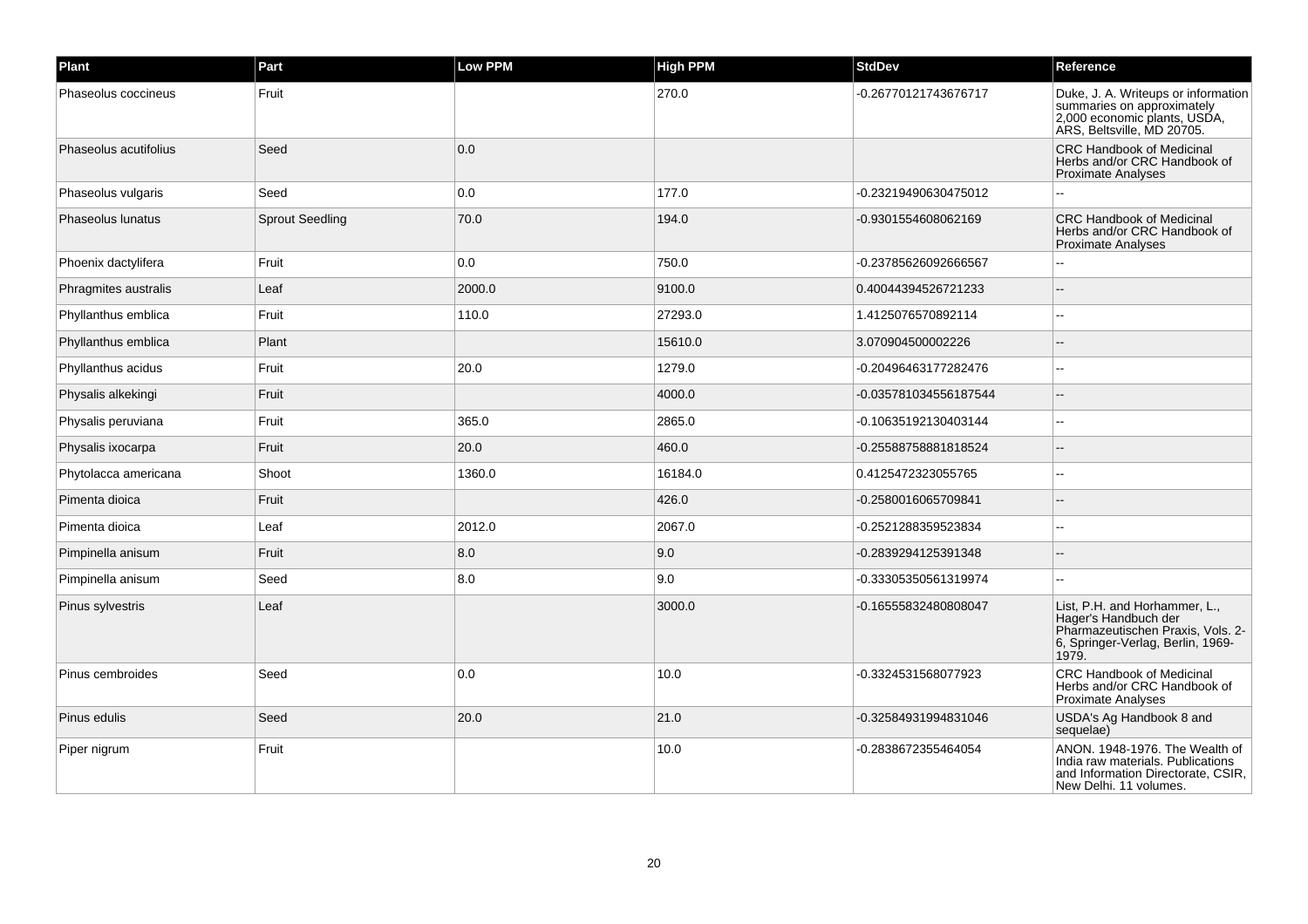| Plant                   | Part                   | Low PPM | <b>High PPM</b> | <b>StdDev</b>        | Reference                                                                                                                   |
|-------------------------|------------------------|---------|-----------------|----------------------|-----------------------------------------------------------------------------------------------------------------------------|
| Piper betel             | Leaf                   | 43.0    | 2130.0          | -0.2462832387368517  |                                                                                                                             |
| Piper auritum           | Leaf                   | 490.0   | 3370.0          | -0.13122703957400533 | $\overline{a}$                                                                                                              |
| Pisum sativum           | <b>Sprout Seedling</b> |         | 1650.0          | 0.23548384283782145  |                                                                                                                             |
| Pisum sativum           | Seed                   | 44.0    | 1892.0          | 0.7974032949690063   | $\overline{\phantom{a}}$                                                                                                    |
| Pisum sativum           | Fruit                  | 600.0   | 5935.0          | 0.08453144637515866  |                                                                                                                             |
| Plantago major          | Seed                   |         |                 |                      |                                                                                                                             |
| Plantago psyllium       | Seed                   |         | 0.0             | -0.33845664486186666 | $\overline{a}$                                                                                                              |
| Plantago major          | Plant                  |         |                 |                      | $\sim$                                                                                                                      |
| Platonia insignis       | Fruit                  | 180.0   | 1190.0          | -0.2104983841257394  |                                                                                                                             |
| Platycodon grandiflorum | Root                   |         |                 |                      |                                                                                                                             |
| Plectranthus amboinicus | Leaf                   | 120.0   | 2145.0          | -0.2448914298760108  | <b>CRC Handbook of Medicinal</b><br>Herbs and/or CRC Handbook of<br>Proximate Analyses                                      |
| Polygonum multiflorum   | Root                   |         |                 |                      | Pedersen, M. 1987. Nutritional<br>Herbology. Pederson Publishing.<br>Bountiful, Utah. 377 pp.                               |
| Polymnia edulis         | Root                   | 250.0   | 1400.0          | 0.15432869953357664  |                                                                                                                             |
| Portulaca oleracea      | Herb                   | 105.0   | 7000.0          | $-1.0$               |                                                                                                                             |
| Pothomorphe sp.         | Plant                  |         |                 |                      |                                                                                                                             |
| Pourouma cecropiaefolia | Fruit                  | 10.0    | 55.0            | -0.2810692708735834  | J Cell Biochem VOL. 22=1995                                                                                                 |
| Pouteria campechiana    | Fruit                  | 400.0   | 1475.0          | -0.1927779411978667  |                                                                                                                             |
| Pouteria caimito        | Fruit                  | 490.0   | 1890.0          | -0.16697448921517488 |                                                                                                                             |
| Pouteria viridis        | Fruit                  | 430.0   | 1360.0          | -0.19992829536174517 | <b>CRC Handbook of Medicinal</b><br>Herbs and/or CRC Handbook of<br><b>Proximate Analyses</b>                               |
| Prunus persica          | Fruit                  | 14.0    | 1127.0          | -0.2144155346676902  |                                                                                                                             |
| Prunus cerasus          | Fruit                  | 70.0    | 873.0           | -0.23020849082095218 |                                                                                                                             |
| Prunus dulcis           | Seed                   | 0.0     | 13.0            | -0.33065211039157    | USDA's Ag Handbook 8 and<br>sequelae)                                                                                       |
| Prunus armeniaca        | Fruit                  | 100.0   | 745.0           | -0.23816714589031257 | USDA's Ag Handbook 8 and<br>sequelae)                                                                                       |
| Prunus salicifolia      | Fruit                  | 222.0   | 1415.0          | -0.19650856076162937 | Morton, J.F., Major Medicinal<br>Plants. 1977. Atlas of Medicinal<br>Plants of Middle America.<br>Bahamas to Yucatan. 1981. |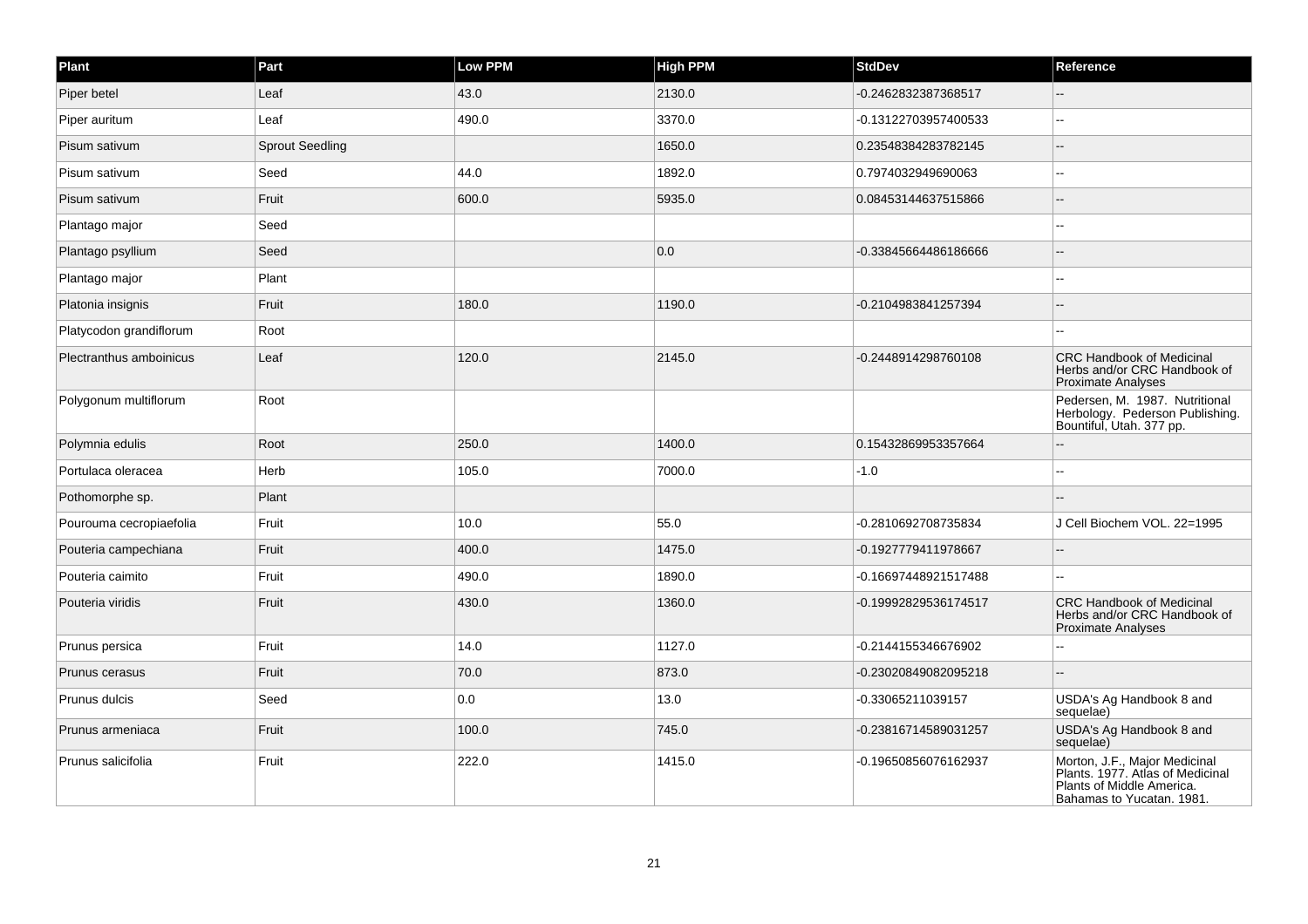| Plant                       | Part               | Low PPM | <b>High PPM</b> | <b>StdDev</b>        | Reference                                                                                                                   |
|-----------------------------|--------------------|---------|-----------------|----------------------|-----------------------------------------------------------------------------------------------------------------------------|
| Prunus domestica            | Fruit              | 86.0    | 699.0           | -0.24102728755586394 | USDA's Ag Handbook 8 and<br>sequelae)                                                                                       |
| Psidium guajava             | Seed               |         | 8.0             | -0.3336538544186072  |                                                                                                                             |
| Psidium guajava             | Fruit              | 24.0    | 18315.0         | 0.8542826163648568   |                                                                                                                             |
| Psidium cattleianum         | Fruit              | 150.0   | 2100.0          | -0.15391732074200554 | $\overline{\phantom{a}}$                                                                                                    |
| Psophocarpus tetragonolobus | Fruit              |         | 190.0           | -0.2726753768551174  |                                                                                                                             |
| Psophocarpus tetragonolobus | Seed               |         |                 |                      |                                                                                                                             |
| Psoralea esculenta          | Root               | 4.0     | 171.0           | -0.5482223747594329  |                                                                                                                             |
| Punica granatum             | Fruit              | 40.0    | 636.0           | -0.24494443809781474 |                                                                                                                             |
| Punica granatum             | <b>Fruit Juice</b> |         |                 |                      |                                                                                                                             |
| Pyrus communis              | Fruit              | 40.0    | 250.0           | -0.2689447572913547  |                                                                                                                             |
| Quararibea cordata          | Fruit              | 90.0    | 660.0           | -0.2434521902723097  |                                                                                                                             |
| Quercus alba                | Bark               | 29.0    | 127.0           | -0.5409818235675965  | --                                                                                                                          |
| Raphanus sativus            | Fruit              | 690.0   | 7822.0          | 0.20185943165549472  |                                                                                                                             |
| Raphanus sativus            | Root               | 226.0   | 6216.0          | 2.907368548024328    | $\overline{a}$                                                                                                              |
| Raphanus sativus            | Leaf               | 810.0   | 7043.0          | 0.20958055681723248  |                                                                                                                             |
| Rhamnus cathartica          | Leaf               |         |                 |                      | --                                                                                                                          |
| Rhamnus cathartica          | Fruit              |         |                 |                      |                                                                                                                             |
| Rheum rhabarbarum           | Pt                 | 80.0    | 2581.0          | -0.38297347254735453 | --                                                                                                                          |
| Rheum rhabarbarum           | Leaf               | 110.0   | 1833.0          | -0.2738410541815012  |                                                                                                                             |
| Rhodymenia palmata          | Plant              |         | 120.0           | -0.5655146584691259  | $\overline{\phantom{a}}$                                                                                                    |
| Ribes uva-crispa            | Fruit              | 263.0   | 2397.0          | -0.13545075390138028 | --                                                                                                                          |
| Ribes rubrum                | Fruit              | 300.0   | 2554.0          | -0.12568896604286797 | --                                                                                                                          |
| Ribes nigrum                | Leaf               |         |                 |                      |                                                                                                                             |
| Ribes nigrum                | Fruit              | 150.0   | 10030.0         | 0.3391462316019611   | $\overline{a}$                                                                                                              |
| Rollinia mucosa             | Fruit              | 330.0   | 1450.0          | -0.19433236601610115 | Morton, J.F., Major Medicinal<br>Plants. 1977. Atlas of Medicinal<br>Plants of Middle America.<br>Bahamas to Yucatan. 1981. |
| Rosa multiflora             | Leaf               |         | 2000.0          | -0.25834558219747267 |                                                                                                                             |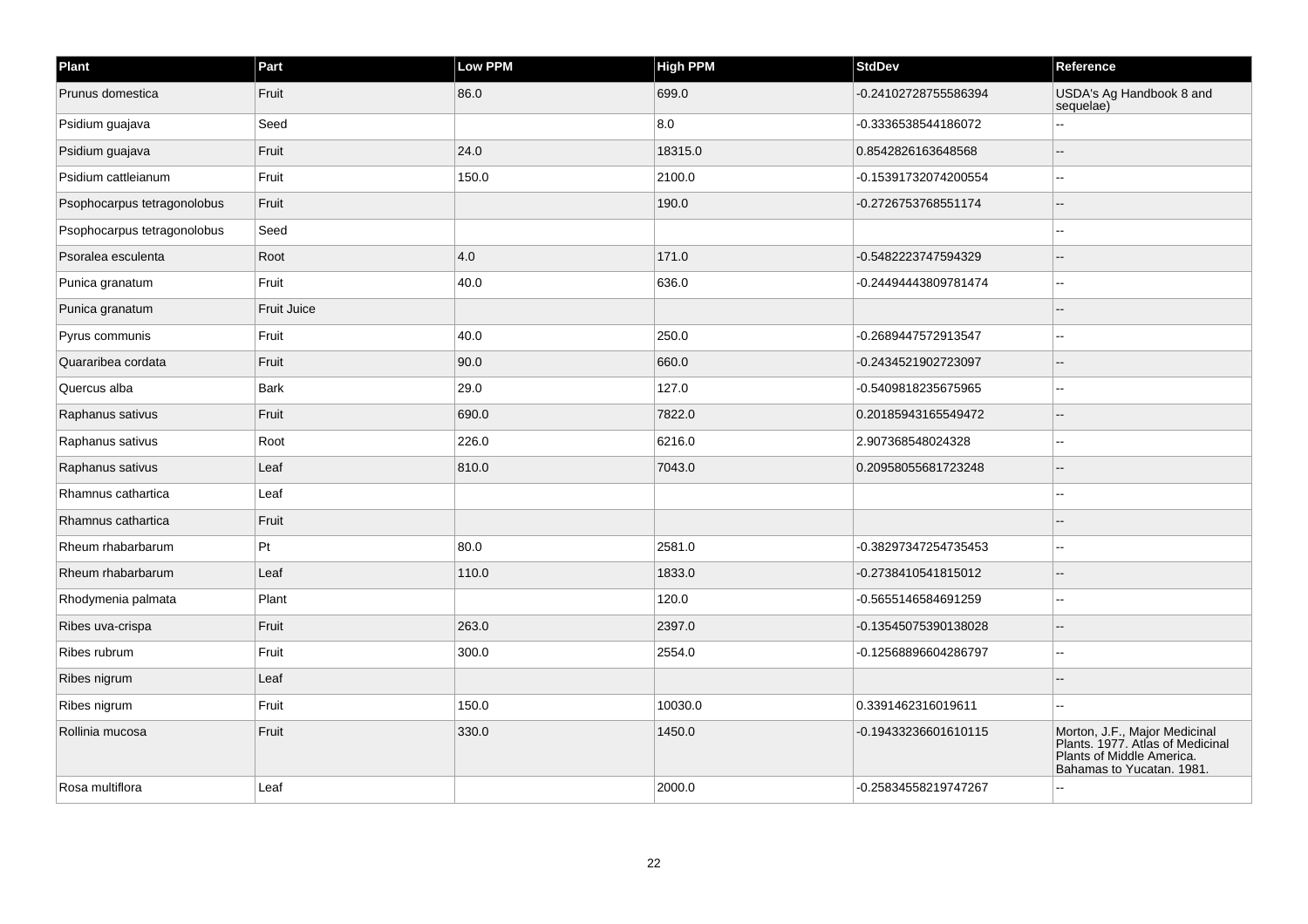| Plant                  | Part        | <b>Low PPM</b> | <b>High PPM</b> | <b>StdDev</b>        | Reference                                                                                                                                |
|------------------------|-------------|----------------|-----------------|----------------------|------------------------------------------------------------------------------------------------------------------------------------------|
| Rosa canina            | Flower      | 3000.0         | 13000.0         | 3.167459621576097    |                                                                                                                                          |
| Rosa gallica           | Fruit       | 5450.0         | 8470.0          | 0.2421501229441316   | --                                                                                                                                       |
| Rosa spp               | Fruit       | 1000.0         | 12500.0         | 0.49272340364352446  | --                                                                                                                                       |
| Rosa canina            | Fruit       | 1384.0         | 7400.0          | 0.17562074072369727  |                                                                                                                                          |
| Rosa rubiginosa        | Seed        |                | 12500.0         | 7.16590342273111     | $\sim$ $\sim$                                                                                                                            |
| Rosmarinus officinalis | Plant       | 612.0          | 673.0           | -0.4356928511976825  | USDA's Ag Handbook 8 and<br>sequelae)                                                                                                    |
| Rosmarinus officinalis | Leaf        | 11.0           | 675.0           | -0.3812886982384174  | USDA's Ag Handbook 8 and<br>sequelae)                                                                                                    |
| Rubus idaeus           | Seed        |                | 300.0           | -0.15835200323963525 | List, P.H. and Horhammer, L.,<br>Hager's Handbuch der<br>Pharmazeutischen Praxis, Vols. 2-<br>6, Springer-Verlag, Berlin, 1969-<br>1979. |
| Rubus idaeus           | Leaf        | 620.0          | 3670.0          | -0.10339086235718767 | --                                                                                                                                       |
| Rubus idaeus           | Fruit       | 70.0           | 1870.0          | -0.16821802906976244 |                                                                                                                                          |
| Rubus fruticosus       | Leaf        |                |                 |                      |                                                                                                                                          |
| Rumex crispus          | Leaf        | 300.0          | 4054.0          | -0.06776055551966105 | ANON. 1948-1976. The Wealth of<br>India raw materials. Publications<br>and Information Directorate, CSIR,<br>New Delhi. 11 volumes.      |
| Rumex acetosella       | Leaf        | 500.0          | 12000.0         | 0.6695269916964498   |                                                                                                                                          |
| Rumex acetosa          | Leaf        | 630.0          | 12400.0         | 0.7066418946522066   |                                                                                                                                          |
| Rumex crispus          | Root        | 1042.0         | 4054.0          | 1.6714731675349168   |                                                                                                                                          |
| Ruscus aculeatus       | Root        | 77.0           | 256.0           | -0.4996325933803395  | $\sim$                                                                                                                                   |
| Ruta graveolens        | Leaf        |                | 4790.0          | 5.308659189316285E-4 |                                                                                                                                          |
| Salix alba             | <b>Bark</b> | 11.0           | 68.0            | -0.7590997797668324  | --                                                                                                                                       |
| Salvia officinalis     | Leaf        | 55.0           | 350.0           | -0.4114445568899699  |                                                                                                                                          |
| Sambucus canadensis    | Fruit       | 360.0          | 1782.0          | -0.17368960442994769 | USDA's Ag Handbook 8 and<br>sequelae)                                                                                                    |
| Sambucus nigra         | Leaf        | 739.0          | 11000.0         | 0.5767397343070575   |                                                                                                                                          |
| Sambucus nigra         | Fruit       | 128.0          | 1515.0          | -0.1902908614886916  |                                                                                                                                          |
| Schisandra chinensis   | Fruit       | 153.0          | 1022.0          | -0.22094411890427487 |                                                                                                                                          |
| Sclerocarya caffra     | Fruit       | 540.0          | 8190.0          | 0.2247405649799058   |                                                                                                                                          |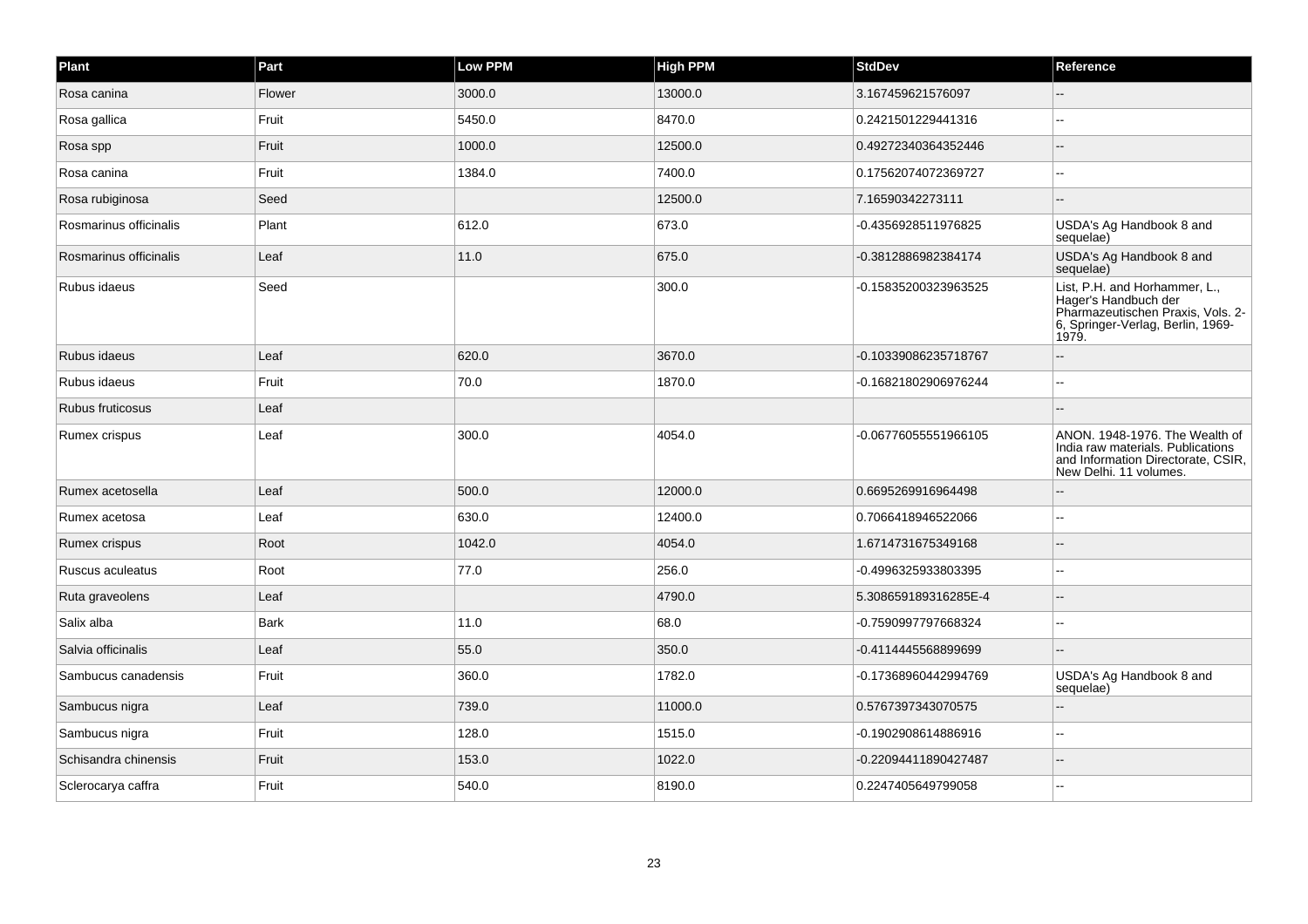| Plant                   | Part        | <b>Low PPM</b> | <b>High PPM</b> | <b>StdDev</b>         | Reference                                                                                     |
|-------------------------|-------------|----------------|-----------------|-----------------------|-----------------------------------------------------------------------------------------------|
| Scutellaria lateriflora | Plant       | 140.0          | 1025.0          | -0.35305763210265884  |                                                                                               |
| Sechium edule           | Shoot       | 330.0          | 4460.0          | -0.1551708112009148   | $\ddotsc$                                                                                     |
| Sechium edule           | Fruit       | 110.0          | 1570.0          | -0.1868711268885758   | $\sim$                                                                                        |
| Senna alexandrina       | Leaf        | 1130.0         | 5566.0          | 0.0725337776531       |                                                                                               |
| Serenoa repens          | Fruit       | 11.0           | 88.0            | -0.27901743011351393  | Pedersen, M. 1987. Nutritional<br>Herbology. Pederson Publishing.<br>Bountiful, Utah. 377 pp. |
| Sicana odorifera        | Fruit       | 139.0          | 1270.0          | -0.20552422470738918  |                                                                                               |
| Sida rhombifolia        | Leaf        | 900.0          | 4545.0          | -0.022202012141469468 | $\sim$                                                                                        |
| Silybum marianum        | Leaf        | 26.0           | 120.0           | -0.4327856260895301   | $\sim$ $\sim$                                                                                 |
| Sinapis alba            | Plant       |                |                 |                       |                                                                                               |
| Smilax spp              | Root        |                |                 |                       |                                                                                               |
| Smilax officinalis      | Root        |                |                 |                       |                                                                                               |
| Solanum nigrum          | Leaf        | 110.0          | 4067.0          | -0.06655432117359895  | $\sim$                                                                                        |
| Solanum quitoensis      | Fruit       | 310.0          | 7925.0          | 0.20826366190662066   | $\sim$                                                                                        |
| Solanum tuberosum       | Tuber       | 170.0          | 990.0           | 1.4140741928771987    | $\sim$                                                                                        |
| Solanum melongena       | Leaf        | 790.0          | 5809.0          | 0.09508108119872248   | $\sim$                                                                                        |
| Solanum torvum          | Fruit       | 40.0           | 275.0           | -0.2673903324731203   | $\overline{\phantom{a}}$                                                                      |
| Solanum melongena       | Fruit       | 13.0           | 947.0           | -0.22560739335897823  | $-$                                                                                           |
| Sonchus oleraceus       | Leaf        | 50.0           | 625.0           | -0.385928061107887    | $\sim$ $\sim$                                                                                 |
| Sophora japonica        | Leaf        |                | 470.0           | -0.4003100860032428   |                                                                                               |
| Sorbus aucubaria        | Fruit       | 39.0           | 2650.0          | -0.1197199747408477   | $\ddotsc$                                                                                     |
| Spinacia oleracea       | Fruit Juice |                | 55.0            | $-1.0$                | $-$                                                                                           |
| Spinacia oleracea       | Leaf        |                |                 |                       |                                                                                               |
| Spinacia oleracea       | Plant       | 239.0          | 7595.0          | 1.1893099515743446    |                                                                                               |
| Spirulina spp.          | Plant       |                |                 |                       | ä.                                                                                            |
| Spirulina pratensis     | Plant       |                |                 |                       | Pedersen, M. 1987. Nutritional<br>Herbology. Pederson Publishing.<br>Bountiful, Utah. 377 pp. |
| Spondias purpurea       | Fruit       | 450.0          | 2025.0          | -0.15858059519670886  |                                                                                               |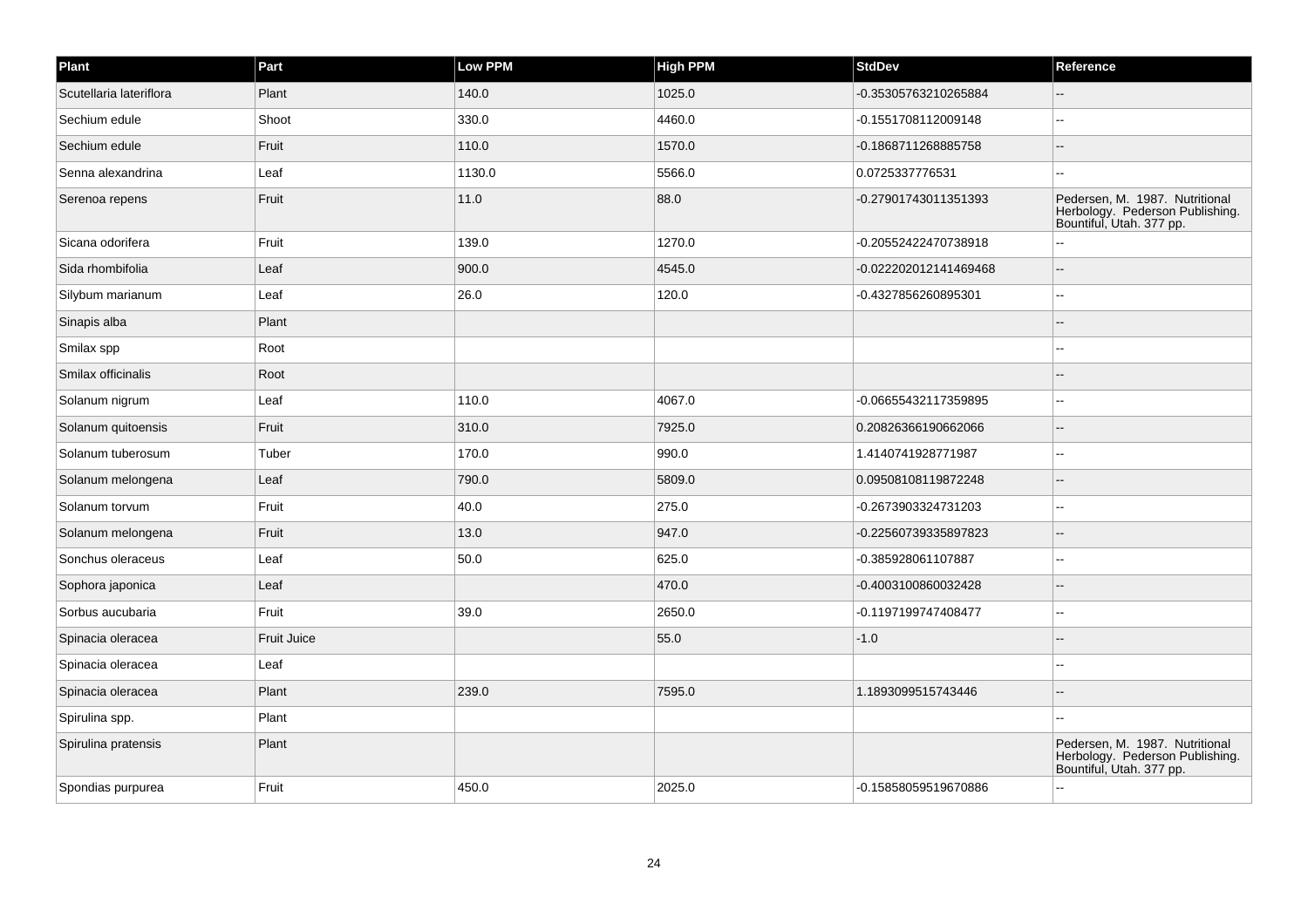| Plant                | Part        | <b>Low PPM</b> | <b>High PPM</b> | <b>StdDev</b>         | Reference                                                                                                                           |
|----------------------|-------------|----------------|-----------------|-----------------------|-------------------------------------------------------------------------------------------------------------------------------------|
| Spondias dulcis      | Fruit       | 360.0          | 2750.0          | -0.1135022754679099   |                                                                                                                                     |
| Spondias pinnata     | Fruit       | 210.0          | 2165.0          | -0.14987581621459597  |                                                                                                                                     |
| Spondias mombin      | Fruit       | 160.0          | 1615.0          | -0.1840731622157538   |                                                                                                                                     |
| Stachys officinalis  | Plant       | 1.3            | 8.0             | -0.5918076827266334   | $\sim$                                                                                                                              |
| Stellaria media      | Shoot       | 0.0            | 0.0             | -0.3711399748002795   |                                                                                                                                     |
| Stellaria media      | Plant       | 6.0            | 69.0            | -0.577487374872098    |                                                                                                                                     |
| Stevia rebaudiana    | Leaf        |                | 110.0           | -0.433713498663424    | Pedersen, M. 1987. Nutritional<br>Herbology. Pederson Publishing.<br>Bountiful, Utah. 377 pp.                                       |
| Symphytum officinale | Root        |                | 132.0           | -0.5705165097451346   | Pedersen, M. 1987. Nutritional<br>Herbology. Pederson Publishing.<br>Bountiful, Utah. 377 pp.                                       |
| Symphytum officinale | Leaf        | 88.0           | 800.0           | -0.3696902910647434   |                                                                                                                                     |
| Syringa vulgaris     | Leaf        |                | 1315.0          | -0.3219048535092064   | ANON. 1948-1976. The Wealth of<br>India raw materials. Publications<br>and Information Directorate, CSIR,<br>New Delhi. 11 volumes. |
| Syzygium malaccense  | Fruit       | 65.0           | 4615.0          | 0.0024578159723798528 |                                                                                                                                     |
| Syzygium jambos      | Fruit       | 30.0           | 2385.0          | -0.13619687781413284  |                                                                                                                                     |
| Syzygium cumini      | Fruit       | 57.0           | 1330.0          | -0.2017936051436265   |                                                                                                                                     |
| Syzygium aromaticum  | <b>Bark</b> |                | 810.0           | 1.9840107880269489    | <b>CRC Handbook of Medicinal</b><br>Herbs and/or CRC Handbook of<br>Proximate Analyses                                              |
| Tabebuia heptaphylla | <b>Bark</b> | 32.0           | 181.0           | -0.34134843992761776  |                                                                                                                                     |
| Tamarindus indica    | Flower      |                | 600.0           | -0.6500735644279758   | <b>CRC Handbook of Medicinal</b><br>Herbs and/or CRC Handbook of<br><b>Proximate Analyses</b>                                       |
| Tamarindus indica    | Leaf        |                | 263.0           | -0.41951704828284697  | <b>CRC Handbook of Medicinal</b><br>Herbs and/or CRC Handbook of<br>Proximate Analyses                                              |
| Tamarindus indica    | Fruit       | 24.0           | 585.0           | -0.248115464727013    |                                                                                                                                     |
| Tanacetum parthenium | Plant       |                | 330.0           | -0.5162152379862993   | Pedersen, M. 1987. Nutritional<br>Herbology. Pederson Publishing.<br>Bountiful, Utah. 377 pp.                                       |
| Taraxacum officinale | Leaf        | 18.0           | 6520.0          | 0.16105282120258035   |                                                                                                                                     |
| Taraxacum officinale | Root        | 54.0           | 376.0           | -0.4310352549627957   |                                                                                                                                     |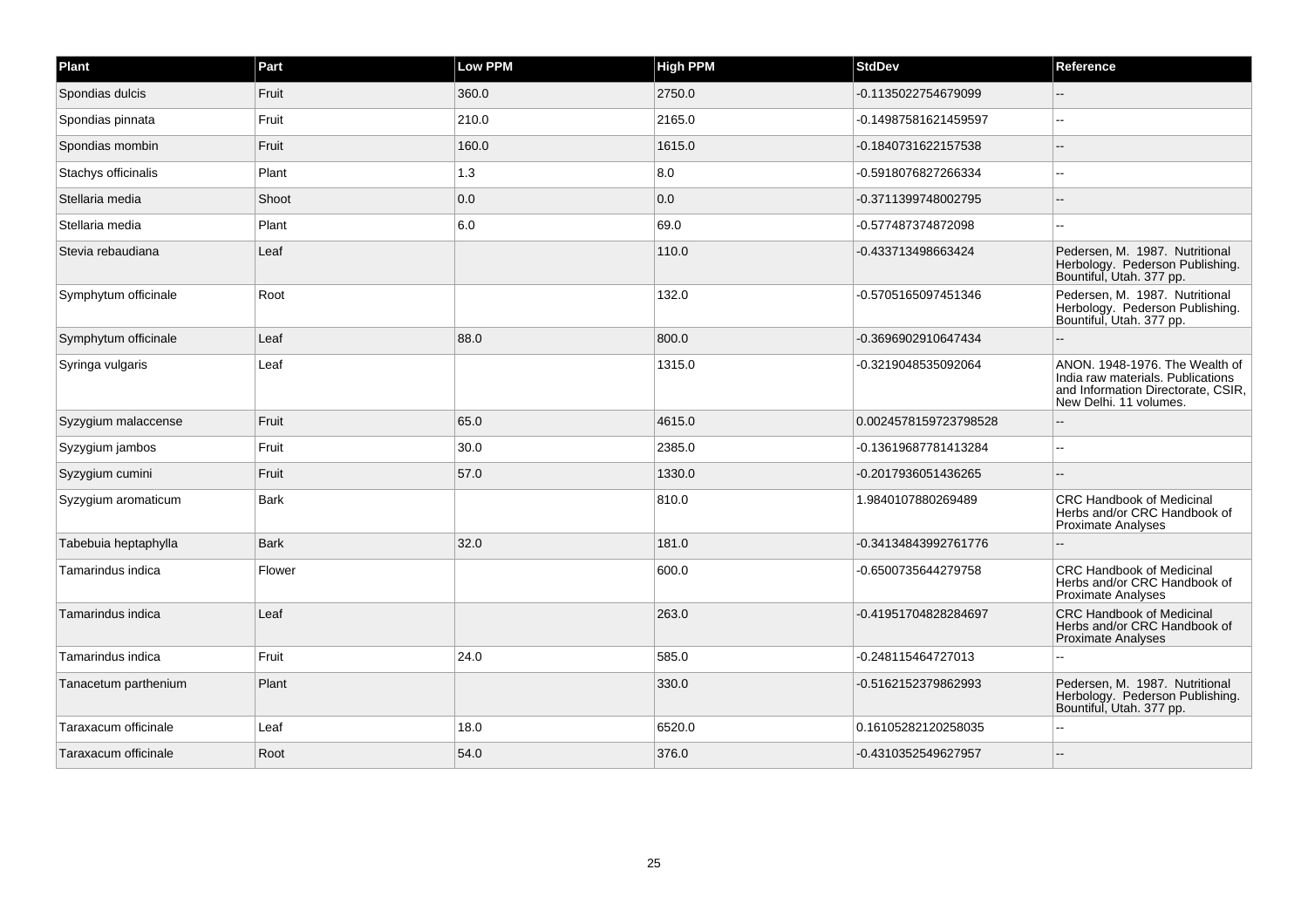| Plant                      | Part            | Low PPM | <b>High PPM</b> | StdDev                | Reference                                                                                                                                |
|----------------------------|-----------------|---------|-----------------|-----------------------|------------------------------------------------------------------------------------------------------------------------------------------|
| Terminalia chebula         | Fruit           |         | 920.0           | -0.22728617216267144  | List, P.H. and Horhammer, L.,<br>Hager's Handbuch der<br>Pharmazeutischen Praxis, Vols. 2-<br>6, Springer-Verlag, Berlin, 1969-<br>1979. |
| Terminalia catappa         | Seed            |         | 0.0             | -0.33845664486186666  | <b>CRC Handbook of Medicinal</b><br>Herbs and/or CRC Handbook of<br><b>Proximate Analyses</b>                                            |
| Tetragonia tetragonioides  | Leaf            | 300.0   | 5000.0          | 0.020016189970703997  |                                                                                                                                          |
| Theobroma bicolor          | Fruit           | 210.0   | 1010.0          | -0.22169024281702743  |                                                                                                                                          |
| Theobroma cacao            | Seed            |         | 31.0            | -0.3198458318942361   | <b>CRC Handbook of Medicinal</b><br>Herbs and/or CRC Handbook of<br><b>Proximate Analyses</b>                                            |
| Theobroma cacao            | Fruit           | 30.0    | 70.0            | -0.2801366159826427   | J Cell Biochem VOL. 22=1995                                                                                                              |
| Theobroma bicolor          | Seed            |         | 0.0             | 0.33845664486186666   | <b>CRC Handbook of Medicinal</b><br>Herbs and/or CRC Handbook of<br><b>Proximate Analyses</b>                                            |
| Theobroma speciosum        | Fruit           | 90.0    | 230.0           | -0.2701882971459423   | J Cell Biochem VOL, 22=1995                                                                                                              |
| Thuja occidentalis         | <b>Branches</b> |         |                 |                       |                                                                                                                                          |
| Thymus vulgaris            | Leaf            |         | 0.0             | -0.4439200969762572   |                                                                                                                                          |
| Tilia sp.                  | Leaf            |         |                 |                       |                                                                                                                                          |
| Tragopogon porrifolius     | Root            | 80.0    | 491.0           | -0.3652961389793164   |                                                                                                                                          |
| <b>Tribulus terrestris</b> | Leaf            |         | 420.0           | -0.4049494488727124   | <b>CRC Handbook of Medicinal</b><br>Herbs and/or CRC Handbook of<br><b>Proximate Analyses</b>                                            |
| Trichosanthes anguina      | Fruit           |         |                 |                       |                                                                                                                                          |
| Trifolium pratense         | Flower          | 534.0   | 2966.0          | 0.07833639670796254   | ż.                                                                                                                                       |
| Trigonella foenum-graecum  | Shoot           |         |                 |                       |                                                                                                                                          |
| Trigonella foenum-graecum  | Seed            | 78.0    | 600.0           | 0.02175263838259632   |                                                                                                                                          |
| Trigonella foenum-graecum  | Leaf            |         | 520.0           | -0.3956707231337732   |                                                                                                                                          |
| Triticum aestivum          | Seed            |         |                 |                       |                                                                                                                                          |
| Tropaeolum majus           | Pt              | 1000.0  | 1600.0          | -1.0197480091049047   |                                                                                                                                          |
| Tropaeolum majus           | Leaf            | 2000.0  | 4650.0          | -0.012459350115583284 | н.                                                                                                                                       |
| Tropaeolum tuberosum       | Root            | 670.0   | 4800.0          | 2.097919954697313     |                                                                                                                                          |
| Tropaeolum majus           | Flower          |         | 1300.0          | -0.43456765876645553  | --                                                                                                                                       |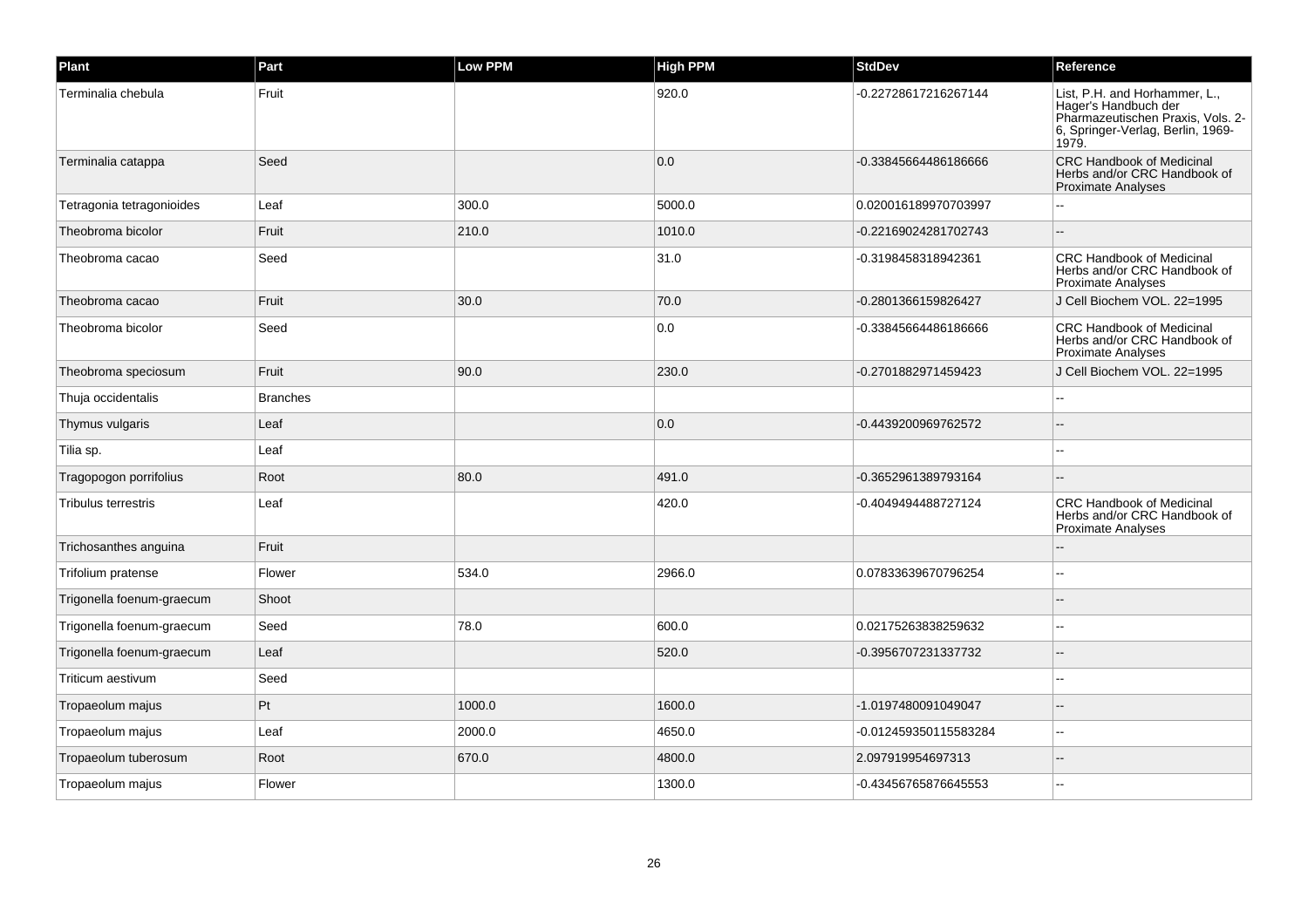| Plant                 | Part                   | Low PPM | <b>High PPM</b> | <b>StdDev</b>        | Reference                                                                                                                                |
|-----------------------|------------------------|---------|-----------------|----------------------|------------------------------------------------------------------------------------------------------------------------------------------|
| Tulipa gesneriana     | <b>Stem</b>            |         |                 |                      | List, P.H. and Horhammer, L.,<br>Hager's Handbuch der<br>Pharmazeutischen Praxis, Vols. 2-<br>6, Springer-Verlag, Berlin, 1969-<br>1979. |
| Turnera diffusa       | Leaf                   | 206.0   | 983.0           | -0.3527102229624846  |                                                                                                                                          |
| Ullucus tuberosus     | Root                   | 230.0   | 1750.0          | 0.3544042699180789   |                                                                                                                                          |
| Ulmus rubra           | <b>Bark</b>            |         | 0.0             | -1.0104899665727316  |                                                                                                                                          |
| Urtica dioica         | Plant                  | 640.0   | 2200.0          | -0.07721563654398624 | Jim Duke's personal files.                                                                                                               |
| Urtica dioica         | Leaf                   | 166.0   | 830.0           | -0.3669066733430616  |                                                                                                                                          |
| Vaccinium vitis-idaea | Fruit                  | 280.0   | 1865.0          | -0.16852891403340933 |                                                                                                                                          |
| Vaccinium corymbosum  | Fruit                  | 125.0   | 878.0           | -0.2298976058573053  | ۵.                                                                                                                                       |
| Vaccinium myrtillus   | Fruit                  | 132.0   | 1650.0          | -0.18189696747022557 |                                                                                                                                          |
| Vaccinium macrocarpon | Fruit                  | 144.0   | 1200.0          | -0.2098766141984456  |                                                                                                                                          |
| Valeriana officinalis | Root                   |         | 0.0             | -0.6459735820044326  |                                                                                                                                          |
| Verbascum thapsus     | Leaf                   | 341.0   | 776.0           | -0.3719171852420888  |                                                                                                                                          |
| Viburnum opulus       | Fruit                  |         | 126100.0        | 7.556029777700852    |                                                                                                                                          |
| Vicia faba            | Fruit                  | 120.0   | 820.0           | -0.23350387143560922 | ANON. 1948-1976. The Wealth of<br>India raw materials. Publications<br>and Information Directorate, CSIR,<br>New Delhi. 11 volumes.      |
| Vicia faba            | Seed                   | 330.0   | 1735.0          | 0.7031485325200385   | USDA's Ag Handbook 8 and<br>sequelae)                                                                                                    |
| Vigna unguiculata     | Seed                   | 16.0    | 17.0            | -0.3282507151699402  | USDA's Ag Handbook 8 and<br>sequelae)                                                                                                    |
| Vigna radiata         | Seed                   | 48.0    | 53.0            | -0.30663815817527246 |                                                                                                                                          |
| Vigna angularis       | Seed                   |         |                 |                      |                                                                                                                                          |
| Vigna unguiculata     | Shoot                  | 360.0   | 3523.0          | -0.20054370498849433 | USDA's Ag Handbook 8 and<br>sequelae)                                                                                                    |
| Vigna unguiculata     | Fruit                  | 56.0    | 2633.0          | -0.12077698361724712 | USDA's Ag Handbook 8 and<br>sequelae)                                                                                                    |
| Vigna unguiculata     | Shoot                  | 360.0   | 3523.0          | -0.20054370498849433 |                                                                                                                                          |
| Vigna mungo           | <b>Sprout Seedling</b> |         | 426.0           | -0.7444217256101888  |                                                                                                                                          |
| Vigna aconitifolia    | Seed                   | 20.0    | 44.0            | -0.3120412974239394  |                                                                                                                                          |
| Vigna unguiculata     | Seed                   | 15.0    | 75.0            | -0.2934304844563088  | USDA's Ag Handbook 8 and<br>sequelae)                                                                                                    |